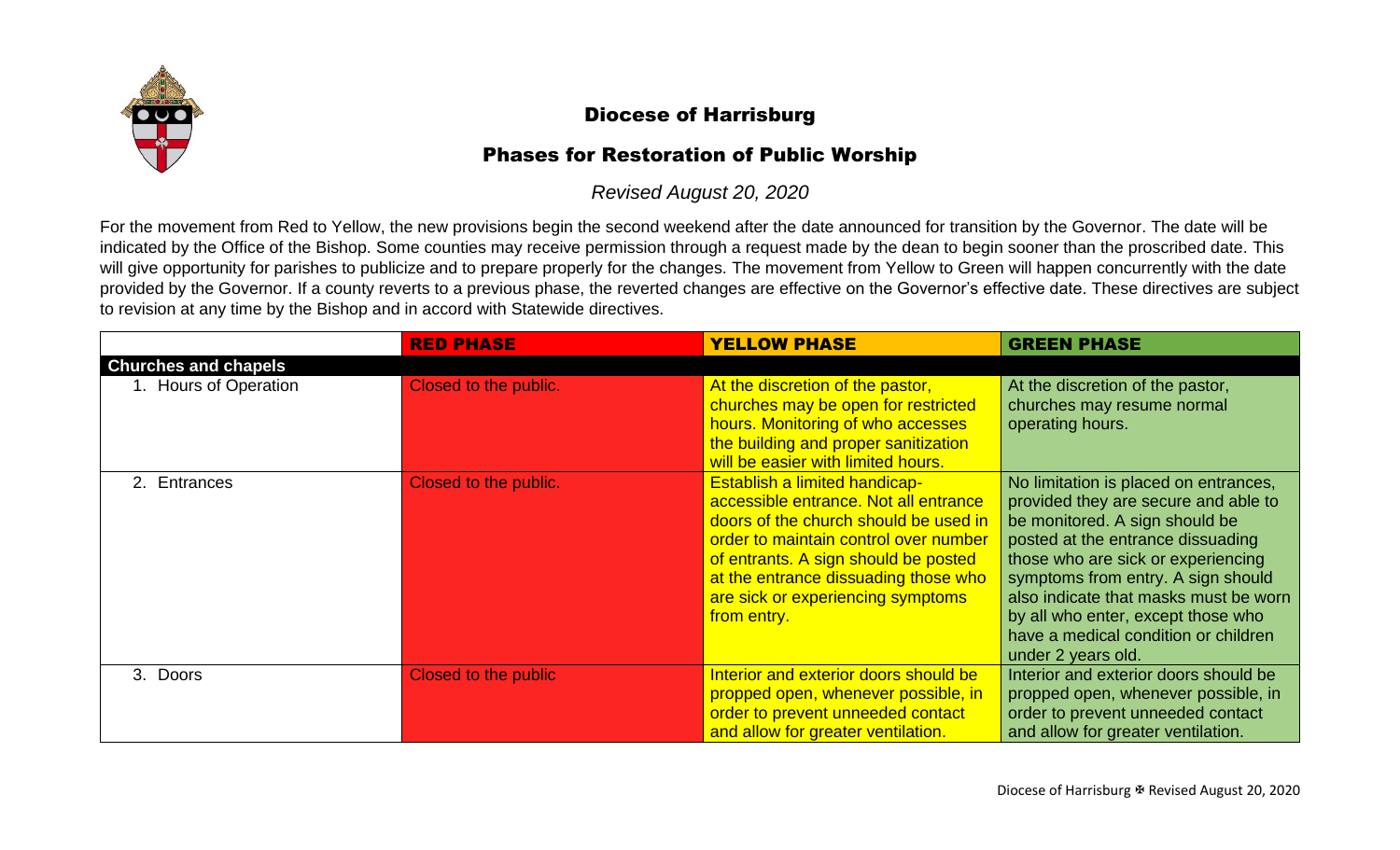| 4. Space delineation and pews | Closed to the public                                             | Within the church, each parish is to<br>use tape or ropes to create a<br>restricted use of space for those<br>entering for private prayer. This may<br>include the general space of the<br>church as well as pews. Six feet is the<br>standard for spacing between<br>individuals/families. It is not necessary<br>that the entire church be accessible.<br>This is to help reduce the area<br>needing to be sanitized.                                                                                                                                   | Within the church, each parish is to<br>use tape or ropes to create a<br>restricted use of space for those<br>entering for private prayer. This may<br>include the general space of the<br>church as well as pews. Six feet<br>remains the standard for spacing<br>between individuals/families, provided<br>masks are worn. Any person without a<br>mask should be seated apart from<br>others.                                      |
|-------------------------------|------------------------------------------------------------------|-----------------------------------------------------------------------------------------------------------------------------------------------------------------------------------------------------------------------------------------------------------------------------------------------------------------------------------------------------------------------------------------------------------------------------------------------------------------------------------------------------------------------------------------------------------|---------------------------------------------------------------------------------------------------------------------------------------------------------------------------------------------------------------------------------------------------------------------------------------------------------------------------------------------------------------------------------------------------------------------------------------|
| 5. Sanitization Requirements  | A deep cleaning of the entire church<br>property is recommended. | Sanitization of public spaces is to<br>occur after each gathering (for Mass<br>or other liturgical celebrations) as well<br>as at the close of day. Careful to<br>avoid damage to wooden pews and<br>other surfaces, pews should be wiped<br>down with light soap and water (most<br>pews will be damaged by harsh<br>astringents). Door handles, doors,<br>railings and the cleaning of bathrooms<br>should follow CDC guidelines for<br>sanitizing. Elevators need to be<br>cleaned after each use and should<br>only allow for one occupant at a time. | Sanitation of public spaces is to occur<br>periodically throughout the day and<br>after each gathering. Pews, door<br>handles, doors, railings and the<br>cleaning of bathrooms should follow<br>CDC guidelines for sanitizing. This<br>should be more frequent during cold<br>and flu season. Elevators should be<br>regularly sanitized and allow for only<br>one or two occupants at a time, based<br>on capacity of the elevator. |
| 6. Occupancy                  | Closed to the public.                                            | In order to provide proper social<br>distancing, fewer than 1/3 of total<br>church occupancy may occupy the<br>church at a given time (this number is<br>your church's total seating capacity<br>divided by three). Religious spaces<br>are not held to the minimum number<br>for gatherings established for                                                                                                                                                                                                                                              | The occupancy is based on the<br>configuration of each church to<br>maintain proper social distancing.<br>There is no percentage or number<br>limitation provided that safe social<br>distancing can be maintained in each<br>parish church and worship space.<br>Religious spaces are not held to the                                                                                                                                |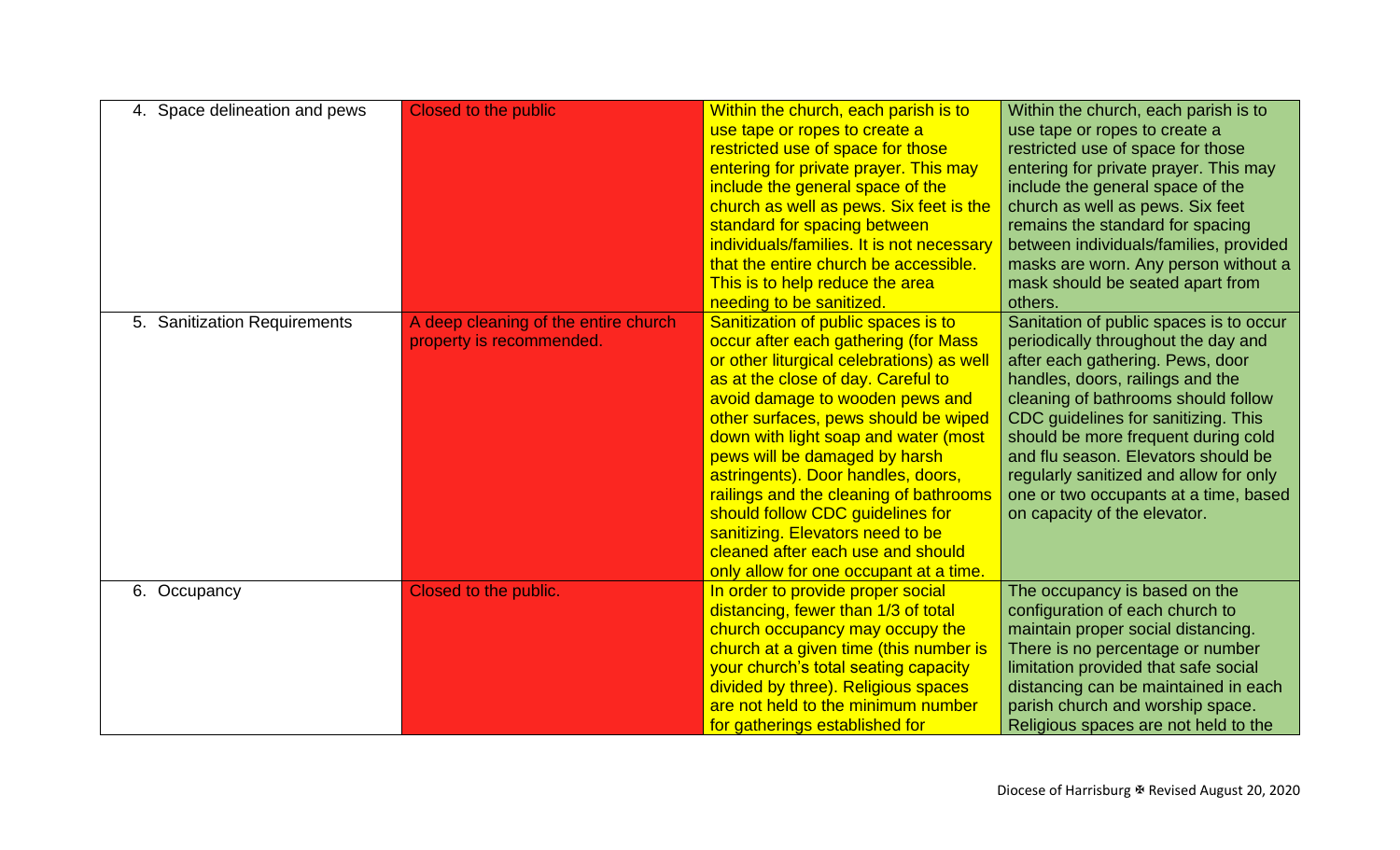|                                    |                                   | businesses/public gathers as<br>indicated by the Commonwealth. See<br>Appendix 5 for clarification.                                                                                                                                                                                                                                             | minimum number for gatherings<br>established for businesses/public<br>gathers as indicated by the<br>Commonwealth. See Appendix 5 for<br>clarification.                                                                                                                                                                                          |
|------------------------------------|-----------------------------------|-------------------------------------------------------------------------------------------------------------------------------------------------------------------------------------------------------------------------------------------------------------------------------------------------------------------------------------------------|--------------------------------------------------------------------------------------------------------------------------------------------------------------------------------------------------------------------------------------------------------------------------------------------------------------------------------------------------|
| 7. Ventilation                     | Well ventilated with fresh air.   | Each church is to be well ventilated<br>with fresh air. Windows and doors are<br>be opened, whenever possible. Using<br>HVAC and fans, air is to be<br>circulating. Contact your HVAC<br>specialist to adjust the settings to<br>allow for maximum fresh air.                                                                                   | Each church is to be well ventilated<br>with fresh air. Windows and doors are<br>be opened, whenever possible. Using<br>HVAC and fans, air is to be<br>circulating. Contact your HVAC<br>specialist to adjust the settings to<br>allow for maximum fresh air.                                                                                    |
| 8. Holy Water                      | All fonts and stoops are emptied. | All fonts and stoops remain emptied.<br><b>Small bottles of Holy Water may be</b><br>provided for individuals to take and<br>bring with them when visiting.                                                                                                                                                                                     | All fonts and stoops remain emptied.<br>Small bottles of Holy Water may be<br>provided for individuals to take and<br>bring with them when visiting.                                                                                                                                                                                             |
| 9. Veneration of relics and images | Closed to the public.             | <b>Public veneration by making physical</b><br>contact with relics and images is<br>prohibited. Relics and images should<br>be out of reach for the general public.                                                                                                                                                                             | Public veneration by making physical<br>contact with relics and images is<br>prohibited. Relics and images should<br>be out of reach for the general public.                                                                                                                                                                                     |
| 10. Hymnals and other books        | Closed to the public.             | All hymnals, missals, missalettes, and<br>Bibles are to be removed from<br>churches and stored until a later date<br>For public worship, printed worship<br>aids and projection screens are to be<br>used when needed. The printed<br>worship aids are to be used once and<br>discarded by the user in receptacles<br>as they leave the church. | All hymnals, missals, missalettes, and<br>Bibles are to be removed from<br>churches and stored until a later date.<br>For public worship, printed worship<br>aids and projection screens are to be<br>used when needed. The printed<br>worship aids are to be used once and<br>discarded by the user in receptacles<br>as they leave the church. |
| 11. Book racks and kiosks          | Closed to the public.             | All public kiosks for distribution of<br>books, devotional materials, and<br>sacramentals are to be closed off<br>from public access. They are to be                                                                                                                                                                                            | All public kiosks for distribution of<br>books, devotional materials, and<br>sacramentals are to be closed off from<br>public access. They are to be                                                                                                                                                                                             |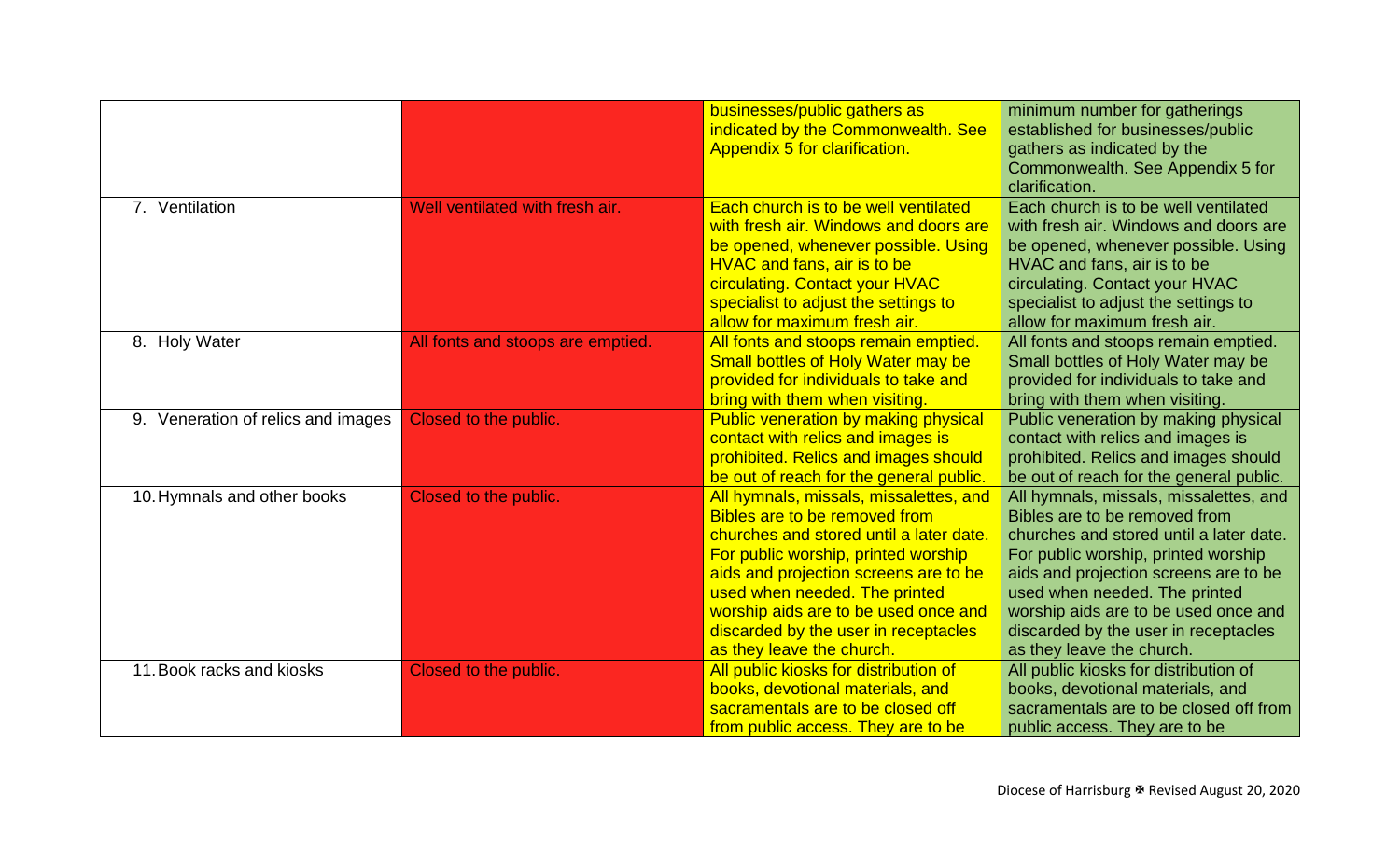|                               |                                        | removed or covered to prevent           | removed or covered to prevent           |
|-------------------------------|----------------------------------------|-----------------------------------------|-----------------------------------------|
|                               |                                        | access. If a parish has a religious     | access. If a parish has a religious     |
|                               |                                        | goods store or sells religious goods,   | goods store or sells religious goods,   |
|                               |                                        | this activity is suspended.             | this activity may take place carefully. |
| 12. Votive candles            | Closed to the public.                  | Access to lighting votive candles is to | Access to lighting votive candles is to |
|                               |                                        | be restricted from the public.          | be restricted from the public.          |
|                               |                                        | Parishioners may request the pastoral   | Parishioners may request the pastoral   |
|                               |                                        | staff to light a candle for them.       | staff to light a candle for them.       |
| 13. Sacristy                  | Closed to the public.                  | Because sacristies are confined         | Because sacristies are often confined   |
|                               |                                        | spaces, often with limited ventilation  | spaces, sometimes with limited          |
|                               |                                        | and room, only clergy should use the    | ventilation and room, only clergy and   |
|                               |                                        | sacristy. A sacristan may enter but     | essential ministers should use the      |
|                               |                                        | leave after retrieving what is          | sacristy. For all public Masses, any    |
|                               |                                        | necessary. For all public Masses, any   | assisting ministers should wait in a    |
|                               |                                        | assisting ministers should wait in a    | public space outside the sacristy as    |
|                               |                                        | public space outside the sacristy as    | indicated by the pastor.                |
|                               |                                        | indicated by the pastor.                |                                         |
| 14. Cry Room/Nursery          | Closed to the public.                  | Closed to the public.                   | Closed to the public.                   |
| 15. Sacred vessels            | <b>Properly purified and sanitized</b> | Vessels are to be properly purified     | Vessels are to be properly purified     |
|                               | according to proper practice.          | and sanitized according to norms.       | and sanitized according to norms.       |
|                               |                                        | Care is to be taken not to damage       | Care is to be taken not to damage       |
|                               |                                        | vessels with harsh chemicals or         | vessels with harsh chemicals or         |
|                               |                                        | scrubbing. Often, a warm water with a   | scrubbing. Often, a warm water with a   |
|                               |                                        | little soap is sufficient.              | little soap is sufficient.              |
| 16. Cleaning of sacred linens | Linens should be cleaned by the        | Gloves should be worn by those who      | Great care should be taken in           |
|                               | priests during this time.              | launder the linens, proper precaution   | laundering linens.                      |
|                               |                                        | needs to be taken if linens are         |                                         |
|                               |                                        | removed from property and taken to      |                                         |
|                               |                                        | private homes.                          |                                         |
| 17. Vestments                 | If multiple priests/deacons are in a   | If multiple priests/deacons are in a    | If multiple priests/deacons are in a    |
|                               | parish, they should avoid sharing      | parish, they should avoid sharing       | parish, they should avoid sharing       |
|                               | chasubles and stoles. No albs may be   | chasubles and stoles. No albs may be    | chasubles and stoles. No albs may be    |
|                               | shared. This is an appropriate time to | shared. Albs should be regularly        |                                         |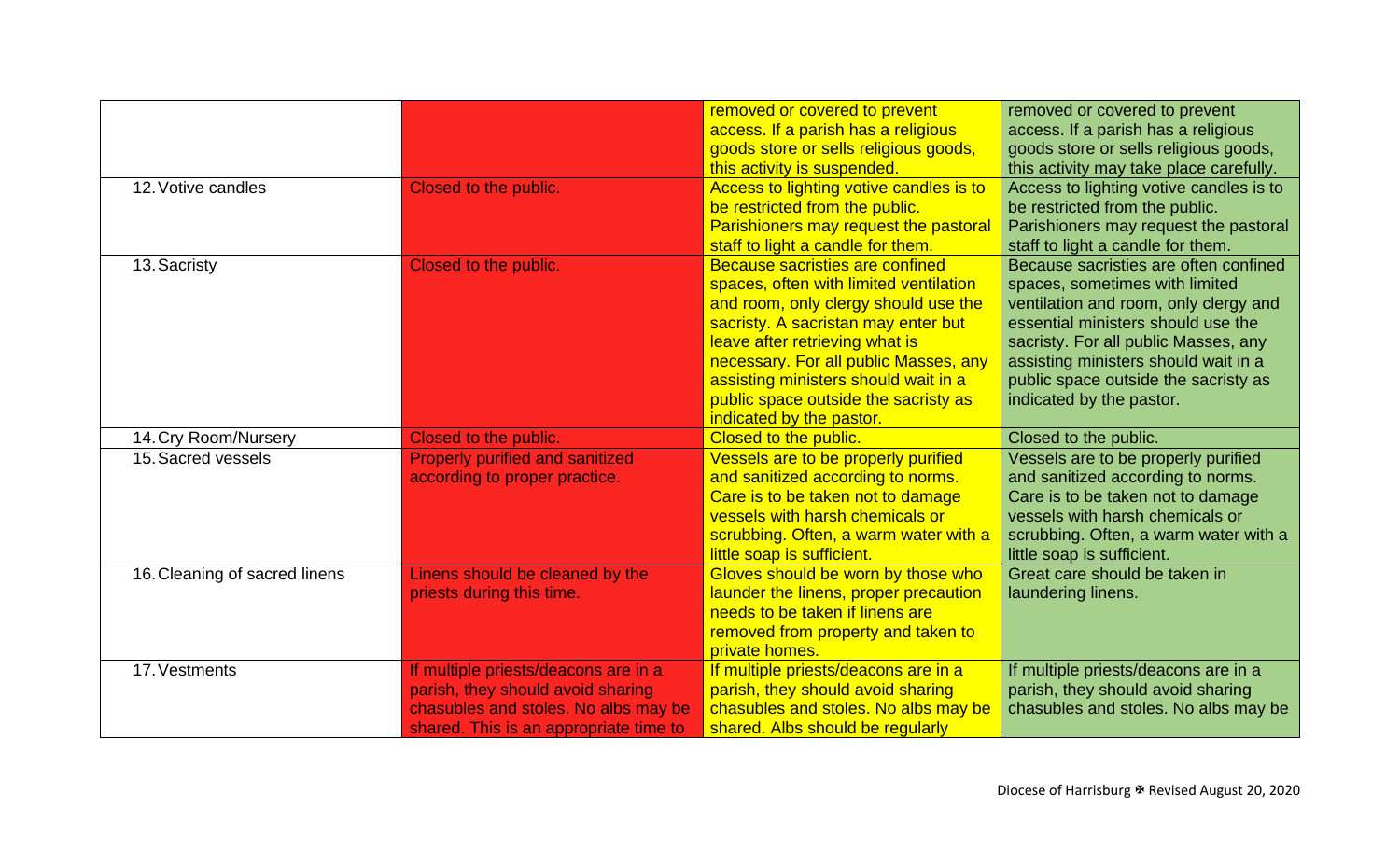|                                                                                  | launder all albs and dry clean<br>vestments.                                                           | laundered. Chasubles should be dry<br>cleaned, if possible, or steam<br>cleaned.                                                                                                                                                                                                                                                                                                          | shared. Albs should be regularly<br>laundered.                                                                                                                                                                                                                                                                                                                                            |
|----------------------------------------------------------------------------------|--------------------------------------------------------------------------------------------------------|-------------------------------------------------------------------------------------------------------------------------------------------------------------------------------------------------------------------------------------------------------------------------------------------------------------------------------------------------------------------------------------------|-------------------------------------------------------------------------------------------------------------------------------------------------------------------------------------------------------------------------------------------------------------------------------------------------------------------------------------------------------------------------------------------|
| 18. Use of daily Mass chapels                                                    | At discretion of the pastor, the daily<br>Mass chapel may be used<br>alternatively to the main church. | For public Masses, the main church<br>space is to be used instead of daily<br>Mass chapels in order to provide the<br>opportunity for greater social<br>distancing. When the main church is<br>incapable of providing a safe space<br>for social distancing, parish halls may<br>be used.                                                                                                 | Daily Mass chapels may be used<br>provided safe social distancing is<br>maintained. These spaces should be<br>sanitized periodically during the day<br>when open to the public. Permission<br>for use of parish halls and outdoor<br>space remains.                                                                                                                                       |
| 19. Perpetual Adoration Chapels                                                  | Closed to the public.                                                                                  | At the discretion of the pastor,<br>adoration chapels may be open with<br>strict restrictions on hours and<br>occupancy, following strict sanitization<br>after each visitor. Since the spaces<br>are small, only those assigned should<br>be admitted during given periods. A<br>sign-up system would be beneficial.                                                                     | At the discretion of the pastor,<br>adoration chapels may be opened<br>with strict restrictions on hours and<br>occupancy, following strict sanitization<br>after each visitor. Since the spaces<br>are small, only those assigned should<br>be admitted during given periods. A<br>sign-up system would be beneficial.                                                                   |
| 20. Use of churches for other<br>purposes, i.e. concerts,<br>presentations, etc. | Closed to the public.                                                                                  | Churches may not be used for public<br>concerts, presentations, or non-<br>liturgical use during this time.                                                                                                                                                                                                                                                                               | Churches may not be used for public<br>concerts, presentations, or non-<br>liturgical use during this time.                                                                                                                                                                                                                                                                               |
| <b>Persons in Attendance</b>                                                     |                                                                                                        |                                                                                                                                                                                                                                                                                                                                                                                           |                                                                                                                                                                                                                                                                                                                                                                                           |
| 1. Face masks (Clergy)                                                           | Not to be worn during the celebration<br>of the Sacred Liturgy.                                        | Face masks are to be worn by clergy<br>during the celebration of the Sacred<br>Liturgy, except when proclaiming the<br>Gospel, preaching and making<br>announcements, and while at the altar<br>for the Liturgy of the Eucharist. Face<br>masks must be worn during the<br>distribution of Holy Communion (in all<br>circumstances) and when processing<br>into and out of the sanctuary. | Face masks are to be worn by clergy<br>during the celebration of the Sacred<br>Liturgy, except when proclaiming the<br>Gospel, preaching and making<br>announcements, and while at the altar<br>for the Liturgy of the Eucharist. Face<br>masks must be worn during the<br>distribution of Holy Communion (in all<br>circumstances) and when processing<br>into and out of the sanctuary. |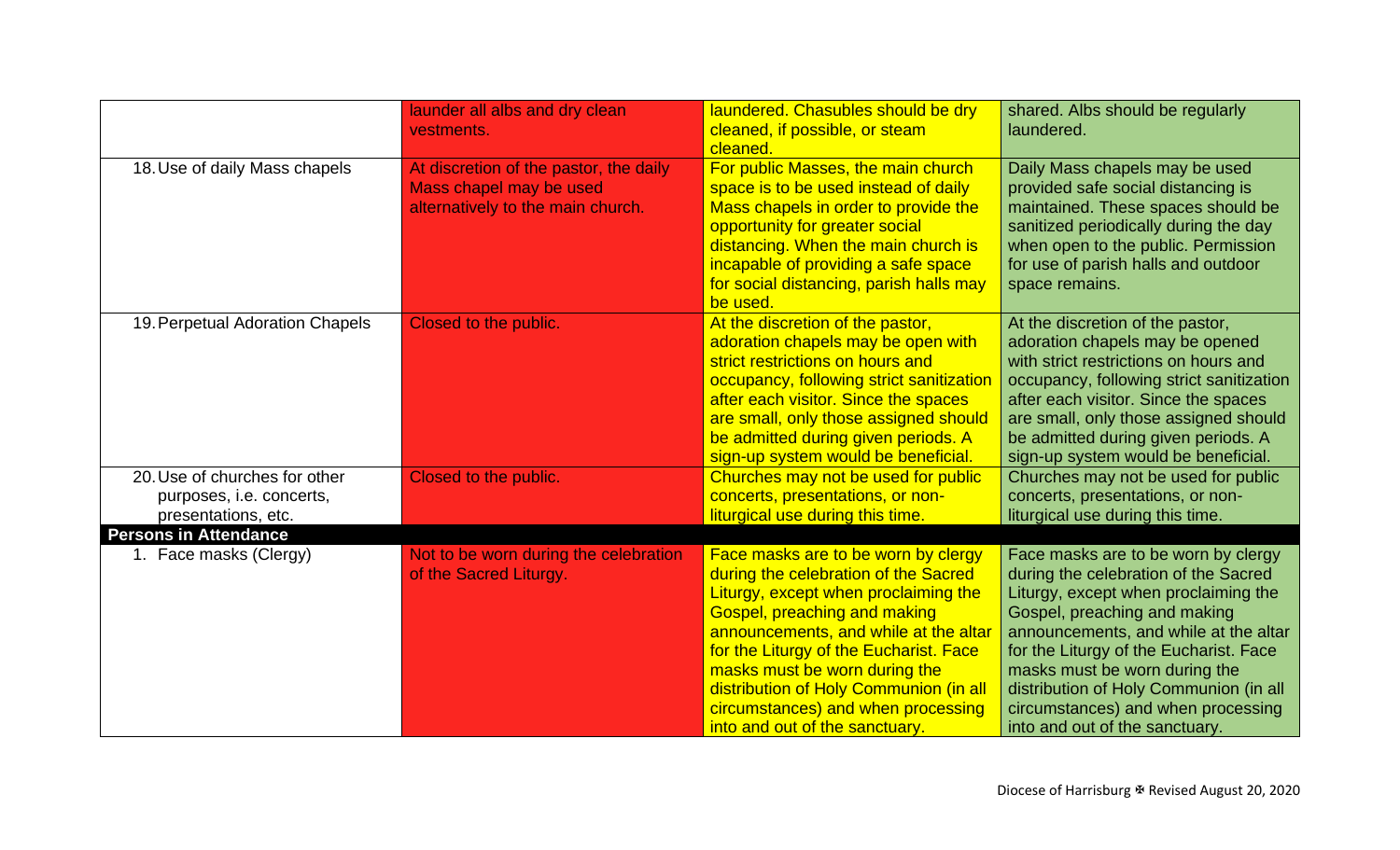| 2. Face masks (Laity) | Closed to the public.                                           | Face masks are to be worn by all lay<br>faithful who attend Mass, except<br>those who have a medical condition<br>or children under 2 years old. Face<br>masks are to be removed for the<br>reception of Holy Communion. A<br>lector removes the face mask to<br>proclaim the readings. A cantor, who<br>is separated by a good distance from<br>the assembly, may participate without<br>a face mask. | Face masks are to be worn by all lay<br>faithful who attend Mass, except those<br>who have a medical condition or<br>children under 2 years old. Face<br>masks are to be removed for the<br>reception of Holy Communion. A<br>lector removes the face mask to<br>proclaim the readings. A cantor, who<br>is separated by a good distance from<br>the assembly, may participate without<br>a face mask. While strongly<br>recommended, in parishes where<br>Mass is celebrated outside, except at<br>the time of Holy Communion, masks<br>are not required. |
|-----------------------|-----------------------------------------------------------------|--------------------------------------------------------------------------------------------------------------------------------------------------------------------------------------------------------------------------------------------------------------------------------------------------------------------------------------------------------------------------------------------------------|------------------------------------------------------------------------------------------------------------------------------------------------------------------------------------------------------------------------------------------------------------------------------------------------------------------------------------------------------------------------------------------------------------------------------------------------------------------------------------------------------------------------------------------------------------|
| 3. Gloves (Ministers) | Not to be worn during the celebration<br>of the Sacred Liturgy. | Gloves are not to be worn during the<br>celebration of the Sacred Liturgy.<br>Gloves may not be used either for the<br>distribution or the reception of Holy<br>Communion.                                                                                                                                                                                                                             | Gloves are not to be worn during the<br>celebration of the Sacred Liturgy.<br>Gloves may not be used either for the<br>distribution or the reception of Holy<br>Communion.                                                                                                                                                                                                                                                                                                                                                                                 |
| 4. Sanitizer Stations | Closed to the public.                                           | Stations with hand sanitizer should be<br>in place at the entrance of the church,<br>in the sacristy, at the credence table,<br>and at the location for distribution of<br><b>Holy Communion.</b>                                                                                                                                                                                                      | Stations with hand sanitizer should be<br>in place at the entrance of the church,<br>in the sacristy, at the credence table,<br>and at the location for distribution of<br>Holy Communion.                                                                                                                                                                                                                                                                                                                                                                 |
| 5. Social distancing  | Closed to the public.                                           | Social distancing is to be practiced<br>within church buildings. Using rope or<br>tape (be sure to use a material that<br>does not damage pews), indications<br>should be made for sitting in every<br>third pew with six feet between<br>individuals. Families may sit together.                                                                                                                      | Social distancing is to be practiced<br>within church buildings. Using rope or<br>tape (be sure to use a material that<br>does not damage pews), indications<br>should be made at least six feet<br>between individuals/families. Families<br>may sit together. Spacing should take                                                                                                                                                                                                                                                                        |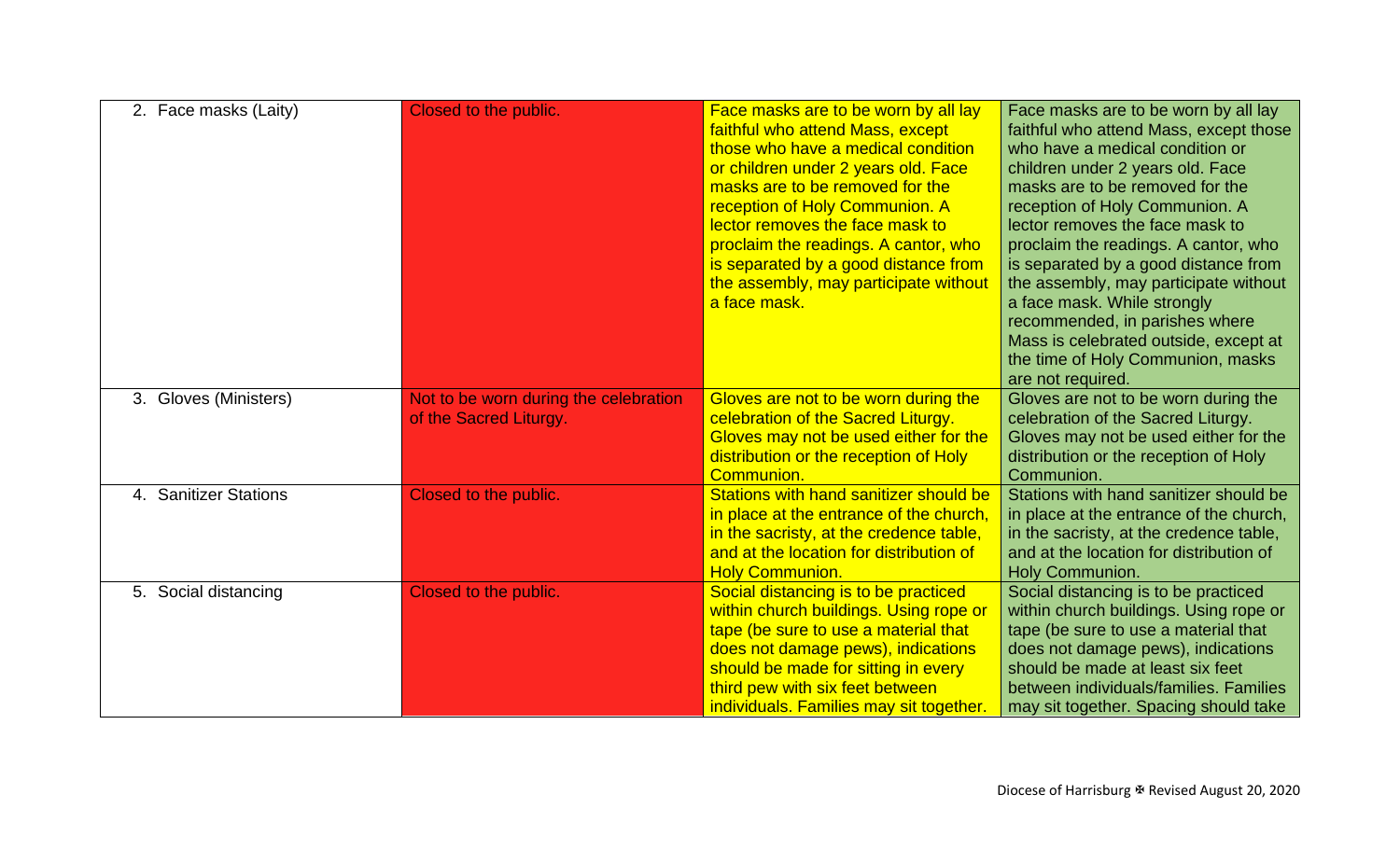|                                                           |                       | Spacing should take into account the<br>size of families attending together.                                                                                                                                                                                   | into account the size of families<br>attending together.                                                                                                                                                                                                                                                                                                                                                                 |
|-----------------------------------------------------------|-----------------------|----------------------------------------------------------------------------------------------------------------------------------------------------------------------------------------------------------------------------------------------------------------|--------------------------------------------------------------------------------------------------------------------------------------------------------------------------------------------------------------------------------------------------------------------------------------------------------------------------------------------------------------------------------------------------------------------------|
| 6. Gathering before/after Mass                            | Closed to the public. | All formal and informal gatherings<br>before or after Mass are strictly<br>prohibited in the church and at the<br>entrances.                                                                                                                                   | All formal and informal gatherings<br>before or after Mass are strictly<br>prohibited in the church and at the<br>entrances.                                                                                                                                                                                                                                                                                             |
| 7. Deacons                                                | Closed to the public. | Deacons may serve at discretion of<br>the pastor and the deacon. Deacons<br>are to be seated and serve at the altar<br>while maintaining social distancing<br>throughout the liturgy.                                                                          | Deacons may serve at discretion of<br>the pastor and the deacon. Deacons<br>are to be seated and serve at the altar<br>while maintaining social distancing<br>throughout the liturgy.                                                                                                                                                                                                                                    |
| 8. Altar Servers                                          | Closed to the public. | Altar servers may not serve during<br>this time.                                                                                                                                                                                                               | 1-2 altars servers may serve at the<br>discretion of the pastor. They must<br>wear masks the entire time. Their<br>duties may not include holding the<br>Roman Missal or other books in front<br>of the presider. Altar Servers should<br>not vest in alb or cassock and surplice<br>when these are shared. If vesture is<br>personally assigned or owned, it may<br>be worn at the discretion of the pastor.            |
| <b>Extraordinary Ministers of Holy</b><br>9.<br>Communion | Closed to the public  | <b>Extraordinary Ministers of Holy</b><br>Communion may not serve at this<br>time. *Unless needed because the<br>priest is compromised/at risk. Please<br>consult the Office for Divine Worship if<br>this is needed. They do not wear an<br>alb at this time. | <b>Extraordinary Ministers of Holy</b><br>Communion may not serve at this<br>time. *Unless needed because the<br>priest is compromised/at risk. If they<br>are used, they do wear an alb only<br>when it is designated for their own<br>use. Shared albs should not be used.<br><b>Extraordinary Ministers may assist</b><br>with Holy Communion to the<br>homebound while following the safety<br>precautions strictly. |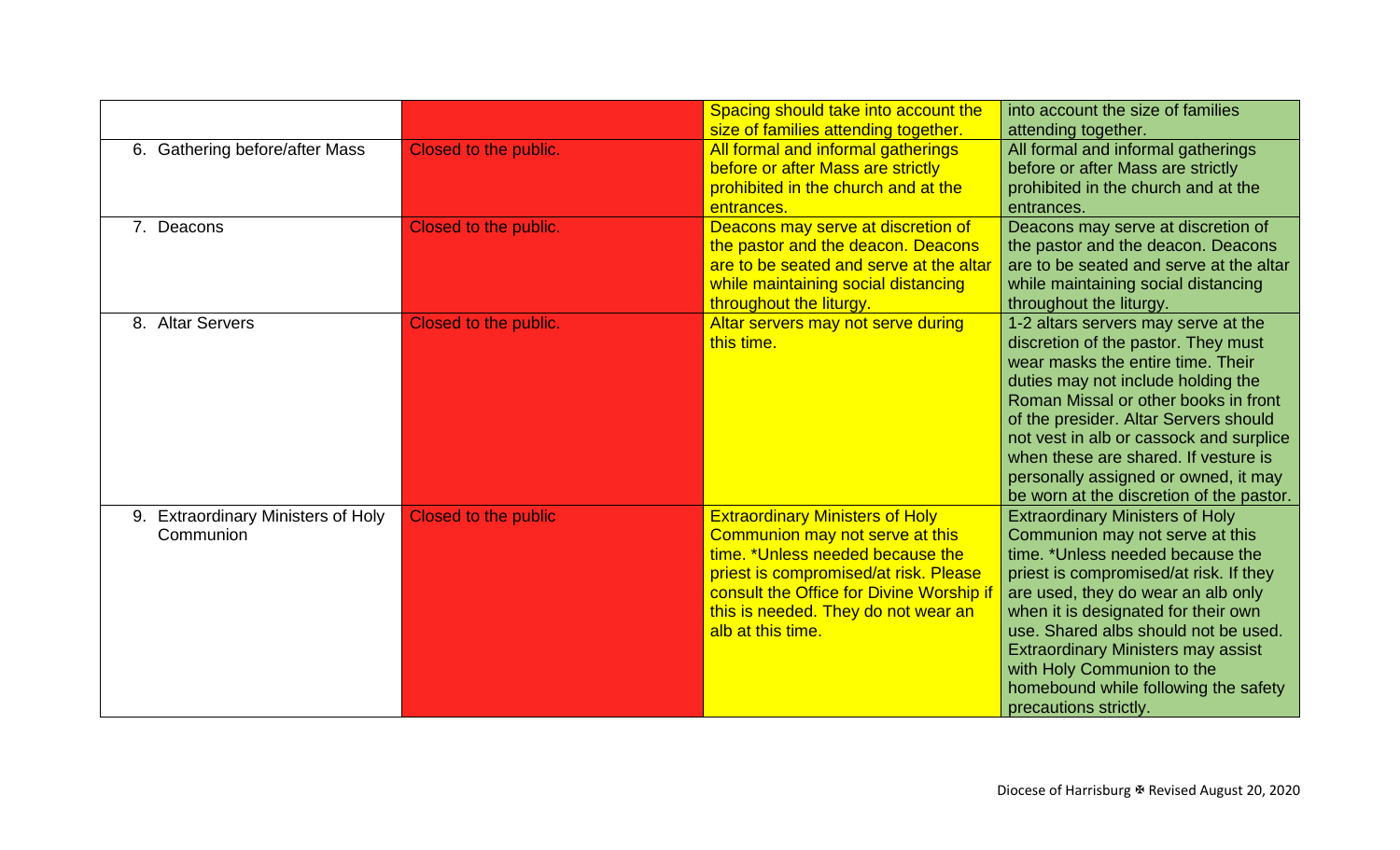| 10. Lectors                     | A single lector is permitted, but not<br>required, at the discretion of the | A single lector is permitted, but not<br>required, at the discretion of the | A single lector is permitted, but not<br>required, at the discretion of the |
|---------------------------------|-----------------------------------------------------------------------------|-----------------------------------------------------------------------------|-----------------------------------------------------------------------------|
|                                 | pastor.                                                                     | pastor. They do not wear an alb                                             | pastor. They may wear an alb when it                                        |
|                                 |                                                                             |                                                                             | is for their own personal use and not                                       |
|                                 |                                                                             |                                                                             | shared.                                                                     |
| 11. Choirs                      | Closed to the public.                                                       | <b>Choirs are not permitted. Choir</b>                                      | Choirs are not permitted. Choir                                             |
|                                 |                                                                             | practices are not to take place.                                            | practices are not to take place.                                            |
| 12. Cantor                      | A cantor is permitted at discretion of                                      | A cantor is permitted at discretion of                                      | A cantor is permitted at discretion of                                      |
|                                 | Pastor.                                                                     | pastor. It is preferable that the cantor                                    | pastor. It is preferable that the cantor                                    |
|                                 |                                                                             | be stationed away from the assembly,                                        | be stationed away from the assembly,                                        |
|                                 |                                                                             | in a choir loft or in the rear of the                                       | in a choir loft or in the rear of the                                       |
|                                 |                                                                             | church at a sizeable distance from                                          | church at a sizeable distance from                                          |
|                                 |                                                                             | others.                                                                     | others.                                                                     |
| 13. Organist/Pianist/Guitarist  | A musician is permitted at discretion of                                    | A musician is permitted at discretion                                       | A musician is permitted at discretion                                       |
|                                 | Pastor.                                                                     | of pastor.                                                                  | of pastor.                                                                  |
| 14. Ushers/Greeters             | Closed to the public.                                                       | A limited number of ushers/greeters to                                      | A limited number of ushers/greeters to                                      |
|                                 |                                                                             | help direct the assembly as they enter                                      | help direct the assembly as they enter                                      |
|                                 |                                                                             | and leave may be necessary. This is                                         | and leave may be necessary. This is                                         |
|                                 |                                                                             | left to the discretion of the pastor.                                       | left to the discretion of the pastor.                                       |
| 15. Controlled entrance into    | Closed to the public.                                                       | You may wish to use a system to                                             | You may wish to use a system to                                             |
| churches for Masses.            |                                                                             | determine those who are permitted to                                        | determine those who are permitted to                                        |
|                                 |                                                                             | enter into the church for Mass. Some                                        | enter into the church for Mass. Some                                        |
|                                 |                                                                             | form of ticketing or sign-up may help                                       | form of ticketing or sign-up may help                                       |
|                                 |                                                                             | in those parishes where large                                               | in those parishes where large                                               |
|                                 |                                                                             | numbers of the faithful will want to                                        | numbers of the faithful will want to                                        |
|                                 |                                                                             | return to churches for Mass.                                                | return to churches for Mass.                                                |
| <b>Sunday Mass/Weekday Mass</b> |                                                                             |                                                                             |                                                                             |
| 1. Schedule of Mass             | Closed to the public.                                                       | At the discretion of the pastor, Mass                                       | At the discretion of the pastor, Mass                                       |
|                                 |                                                                             | schedules for Sundays and weekdays                                          | schedules for Sundays and weekdays                                          |
|                                 |                                                                             | may be adjusted according to need.                                          | may be adjusted according to need.                                          |
|                                 |                                                                             | Pastors may add Masses to the                                               | Pastors may add Masses to the parish                                        |
|                                 |                                                                             | parish schedule at their discretion to                                      | schedule at their discretion to                                             |
|                                 |                                                                             | accommodate the needs of their                                              | accommodate the needs of their                                              |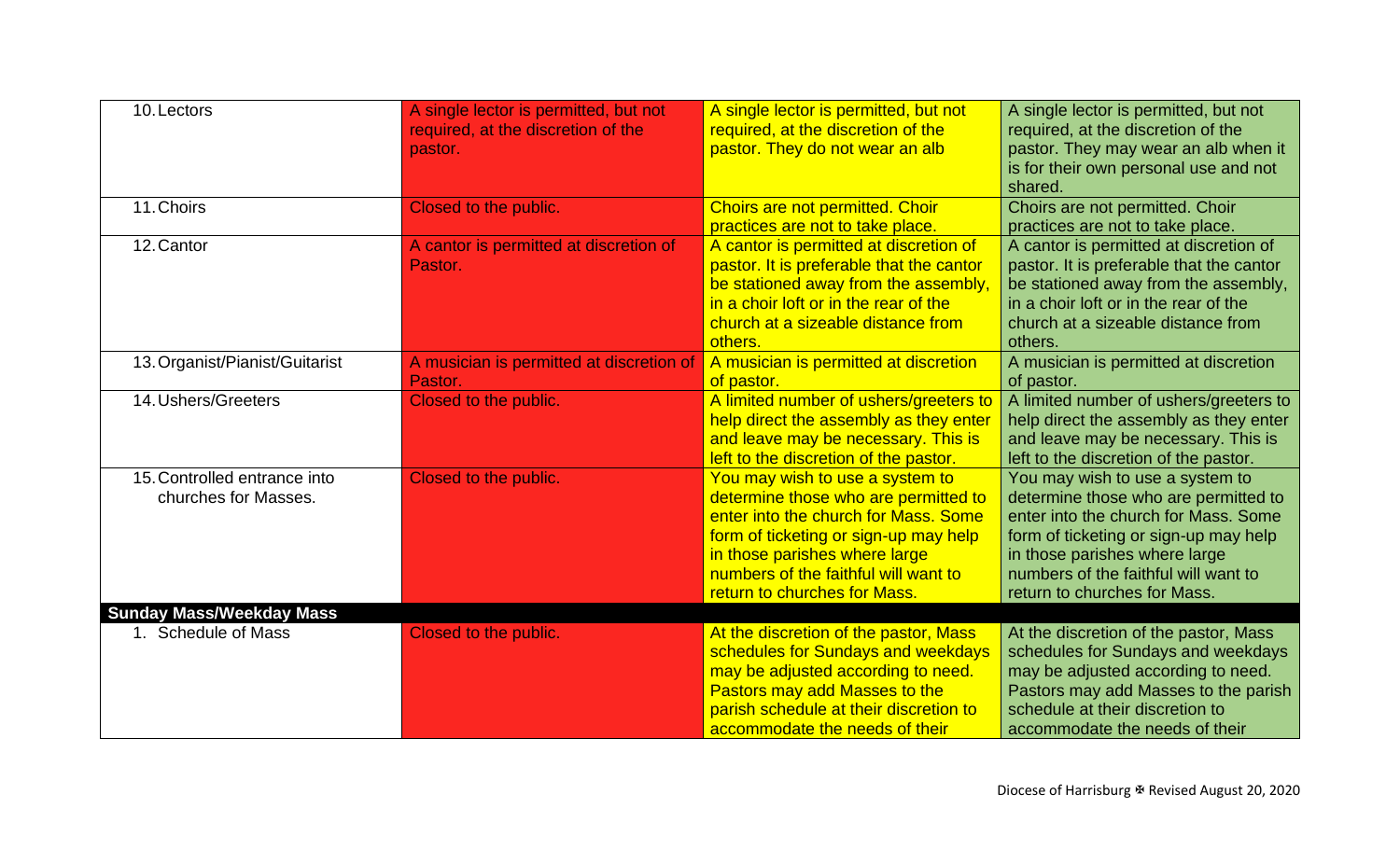|                                                                         |                | parishioners. All of the requirements<br>for sanitization after each Mass is<br>mandatory. It may be helpful to begin<br>with a reduced number of Masses to<br>ensure proper cleaning can take<br>place. Masses may take place in<br>churches, church halls that have been<br>properly suited for the needs of this<br>time, outdoor, and in parking lots,<br>even with people remaining in their<br>cars.                                                                                                                                              | parishioners. All of the requirements<br>for sanitization after each Mass is<br>mandatory. Masses may take place in<br>churches, church halls that have been<br>properly suited for the needs of this<br>time, outdoor, and in parking lots,<br>even with people remaining in their<br>cars.                                                                                                                                                                                                                                                             |
|-------------------------------------------------------------------------|----------------|---------------------------------------------------------------------------------------------------------------------------------------------------------------------------------------------------------------------------------------------------------------------------------------------------------------------------------------------------------------------------------------------------------------------------------------------------------------------------------------------------------------------------------------------------------|----------------------------------------------------------------------------------------------------------------------------------------------------------------------------------------------------------------------------------------------------------------------------------------------------------------------------------------------------------------------------------------------------------------------------------------------------------------------------------------------------------------------------------------------------------|
| 2. Offertory Collection                                                 | Omitted.       | No offering may be taken up by pew.<br>Baskets are to be set up in a secure<br>place for individuals to use as<br>needed. They should not be placed at<br>entrances or any other location that<br>risks thievery.                                                                                                                                                                                                                                                                                                                                       | No offering may be taken up by pew.<br>Baskets are to be set up in a secure<br>place for individuals to use as needed.<br>They should not be placed at<br>entrances or any other location that<br>risks thievery.                                                                                                                                                                                                                                                                                                                                        |
| 3. Placement of the bread and<br>wine on the altar for<br>consecration. | As needed.     | At the altar, all vessels containing<br>sacred hosts for distribution to others<br>are to be covered with palls or<br>purificators, remaining so during the<br>entire Eucharistic prayer. The<br>consecration is not impeded by<br>covering. They are to be placed on a<br>secondary corporal toward the side of<br>the altar. Only the principal chalice<br>and the celebrant's host should<br>remain in front of the celebrant. With<br>the use of a secondary chalice,<br>concelebrants and deacons are to be<br>communicated by means of intinction | At the altar, all vessels containing<br>sacred hosts for distribution to others<br>are to be covered with palls or<br>purificators, remaining so during the<br>entire Eucharistic prayer. The<br>consecration is not impeded by<br>covering. They are to be placed on a<br>secondary corporal toward the side of<br>the altar. Only the principal chalice<br>and the celebrant's host should<br>remain in front of the celebrant. With<br>the use of a secondary chalice,<br>concelebrants and deacons are to be<br>communicated by means of intinction. |
| 4. Sign of Peace                                                        | <b>Omitted</b> | Omitted.                                                                                                                                                                                                                                                                                                                                                                                                                                                                                                                                                | Omitted.                                                                                                                                                                                                                                                                                                                                                                                                                                                                                                                                                 |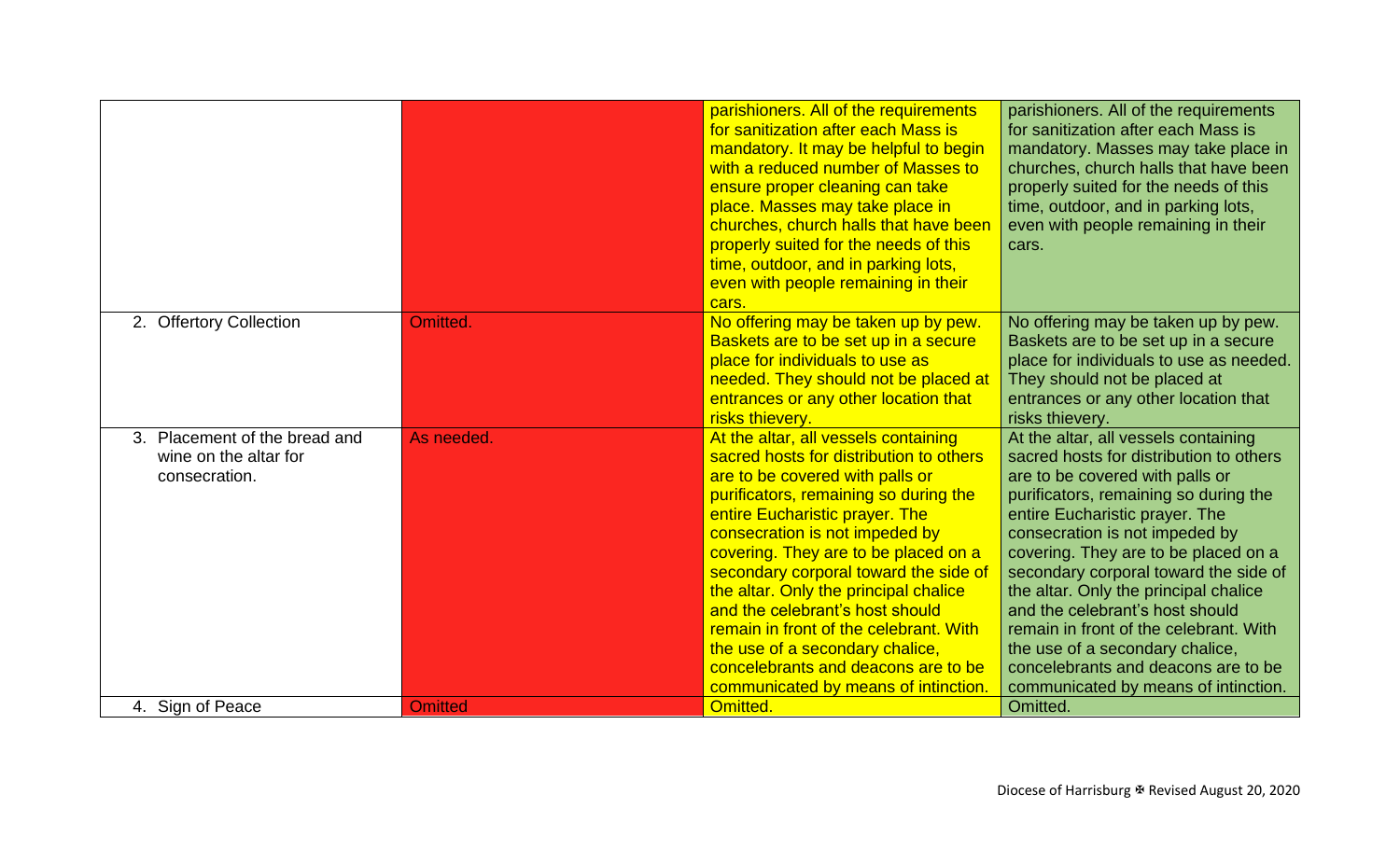| 5. Holy Communion                                 | <b>Omitted</b>        | Only the priest(s) and deacon(s) are<br>to receive Holy Communion during<br>the public celebration of Mass. The<br>faithful are invited to receive Holy<br><b>Communion after Mass following the</b><br>guidelines that have been provided<br>below.                                                                                                                                                                    | It is recommended to continue to<br>distribute Holy Communion after<br>Mass. However, in those parishes<br>where it may be done without difficulty<br>or safety concerns, Holy Communion<br>may be distributed to all assembled<br>during the celebration of Mass<br>following the procedure and safety<br>guidelines already in place.                                                                                 |
|---------------------------------------------------|-----------------------|-------------------------------------------------------------------------------------------------------------------------------------------------------------------------------------------------------------------------------------------------------------------------------------------------------------------------------------------------------------------------------------------------------------------------|-------------------------------------------------------------------------------------------------------------------------------------------------------------------------------------------------------------------------------------------------------------------------------------------------------------------------------------------------------------------------------------------------------------------------|
| 6. Reception of Holy Communion<br>by the Faithful | In extremis only.     | Holy Communion may be received in<br>the hand or on the tongue, with<br>encouragement of the Faithful to<br>receive in the hand for greater<br>caution. No one is to be refused Holy<br>Communion for their preference of<br>reception.                                                                                                                                                                                 | Holy Communion may be received in<br>the hand or on the tongue, with<br>encouragement of the Faithful to<br>receive in the hand for greater<br>caution. No one is to be refused Holy<br>Communion for their preference of<br>reception.                                                                                                                                                                                 |
| 7. Holy Communion Outside of<br><b>Mass</b>       | In extremis only.     | Opportunities for the reception of Holy<br><b>Communion Outside of Mass may</b><br>take place, provided all the<br>precautions are taken as listed above<br>for sanitization and social distancing.<br>For instance, a parish may establish a<br>time on a Sunday afternoon when the<br>church will be opened or a place<br>outside the church is designated for<br>the Faithful to come and receive Holy<br>Communion. | Opportunities for the reception of Holy<br><b>Communion Outside of Mass may</b><br>take place, provided all the<br>precautions are taken as listed above<br>for sanitization and social distancing.<br>For instance, a parish may establish a<br>time on a Sunday afternoon when the<br>church will be opened or a place<br>outside the church is designated for<br>the Faithful to come and receive Holy<br>Communion. |
| 8. Congregational singing                         | Closed to the public. | Many studies have noted concern<br>about congregational singing as a<br>hazard since singing appears to be an<br>easy way of aerosolization and<br>distribution of droplets.<br>Congregational singing should be                                                                                                                                                                                                        | Congregational singing should be<br>discouraged. Music led by a cantor<br>and organist is enough to support the<br>sacred action.                                                                                                                                                                                                                                                                                       |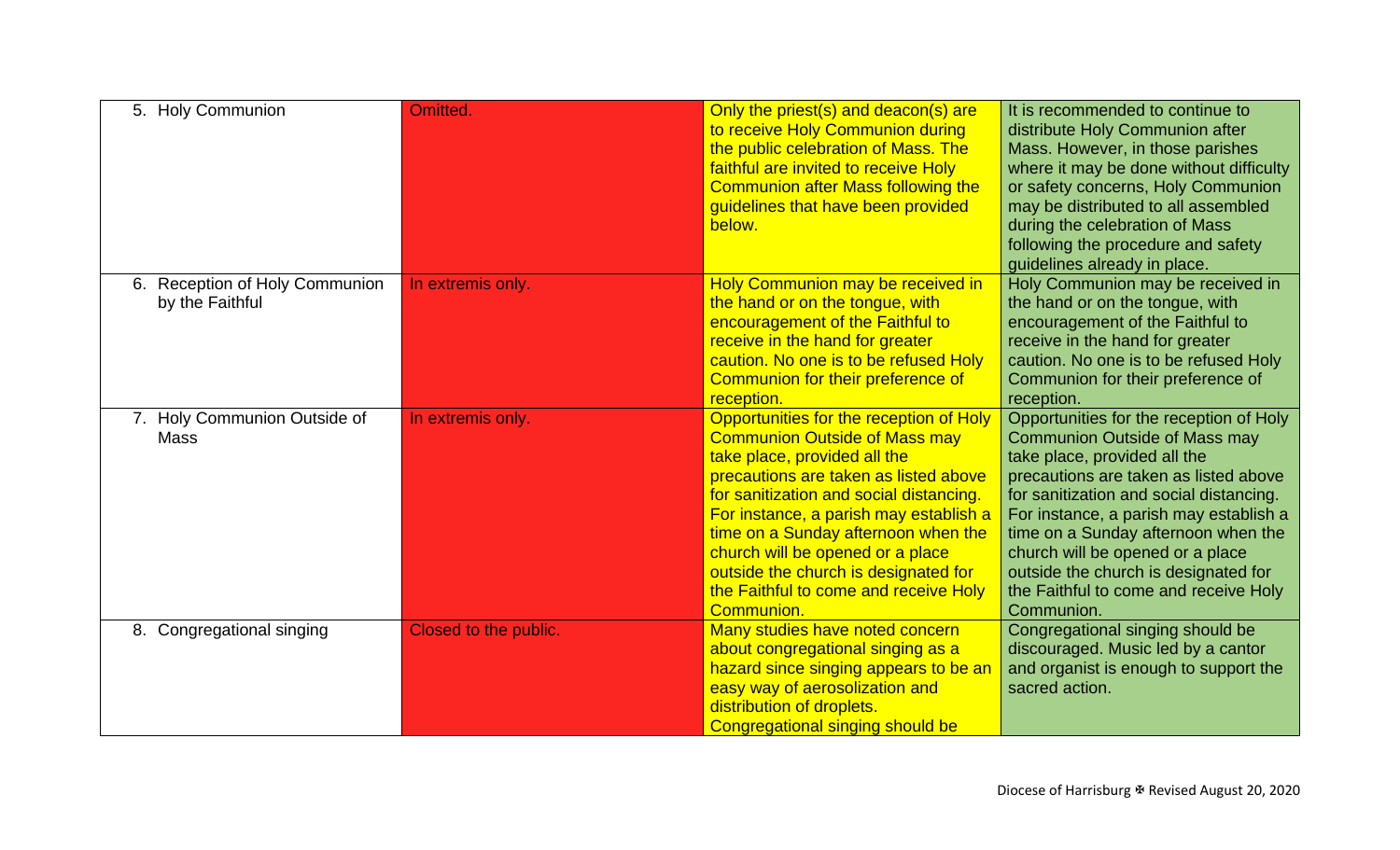|                              |                                                                                            | discouraged. Music led by a cantor<br>and organist is enough to support the<br>sacred action.                                                                                                                                                                                                                                                                                                                                                       |                                                                                                                                                                                                                                                                                                                                                                                                                                                       |
|------------------------------|--------------------------------------------------------------------------------------------|-----------------------------------------------------------------------------------------------------------------------------------------------------------------------------------------------------------------------------------------------------------------------------------------------------------------------------------------------------------------------------------------------------------------------------------------------------|-------------------------------------------------------------------------------------------------------------------------------------------------------------------------------------------------------------------------------------------------------------------------------------------------------------------------------------------------------------------------------------------------------------------------------------------------------|
| <b>Confessions</b>           |                                                                                            |                                                                                                                                                                                                                                                                                                                                                                                                                                                     |                                                                                                                                                                                                                                                                                                                                                                                                                                                       |
| 1. In church buildings       | Closed to the public.                                                                      | Hearing confessions in churches may<br>resume in a well-ventilated area.<br>Confessionals are often too confined<br>and unsafe. A place within the church<br>may be set up ensuring privacy and<br>necessary health precautions. Proper<br>signs and directions for penitents<br>should be used to maintain social<br>distancing for those waiting in line.<br>Priests are to wear masks, unless a<br>protective barrier makes this<br>unnecessary. | Hearing confessions in churches may<br>continue in a well-ventilated area.<br>Confessionals are often too confined<br>and unsafe. A place within the church<br>may be set up ensuring privacy and<br>necessary health precautions. Proper<br>signs and directions for penitents<br>should be used to maintain social<br>distancing for those waiting in line.<br>Priests are to wear masks, unless a<br>protective barrier makes this<br>unnecessary. |
| 2. In alternative spaces     | Always in extremis. By request in safe<br>locations utilizing personal safety<br>measures. | The creative means of hearing<br>confessions, such as an outdoor<br>station, is highly recommended and<br>preferred to enclosed spaces. A place<br>may be set up ensuring privacy.<br><b>Proper signs and directions for</b><br>penitents should be used to maintain<br>social distancing for those waiting in<br>line. Priests are to wear masks,<br>unless a protective barrier makes this<br>unnecessary.                                        | The creative means of hearing<br>confessions, such as an outdoor<br>station, is highly recommended and<br>preferred to enclosed spaces. A place<br>may be set up ensuring privacy.<br>Proper signs and directions for<br>penitents should be used to maintain<br>social distancing for those waiting in<br>line. Priests are to wear masks,<br>unless a protective barrier makes this<br>unnecessary.                                                 |
| <b>Anointing of the Sick</b> |                                                                                            |                                                                                                                                                                                                                                                                                                                                                                                                                                                     |                                                                                                                                                                                                                                                                                                                                                                                                                                                       |
|                              | In extremis only utilizing personal<br>safety measures.                                    | As needed using a cotton ball or swab<br>for anointing and omitting the laying<br>on of hands. Cotton balls and swabs<br>are to be safely set aside in a bag<br>after use and then burned. No                                                                                                                                                                                                                                                       | As needed using a cotton ball or swab<br>for anointing and omitting the laying<br>on of hands. Cotton balls and swabs<br>are to be safely set aside in a bag<br>after use and then burned. No                                                                                                                                                                                                                                                         |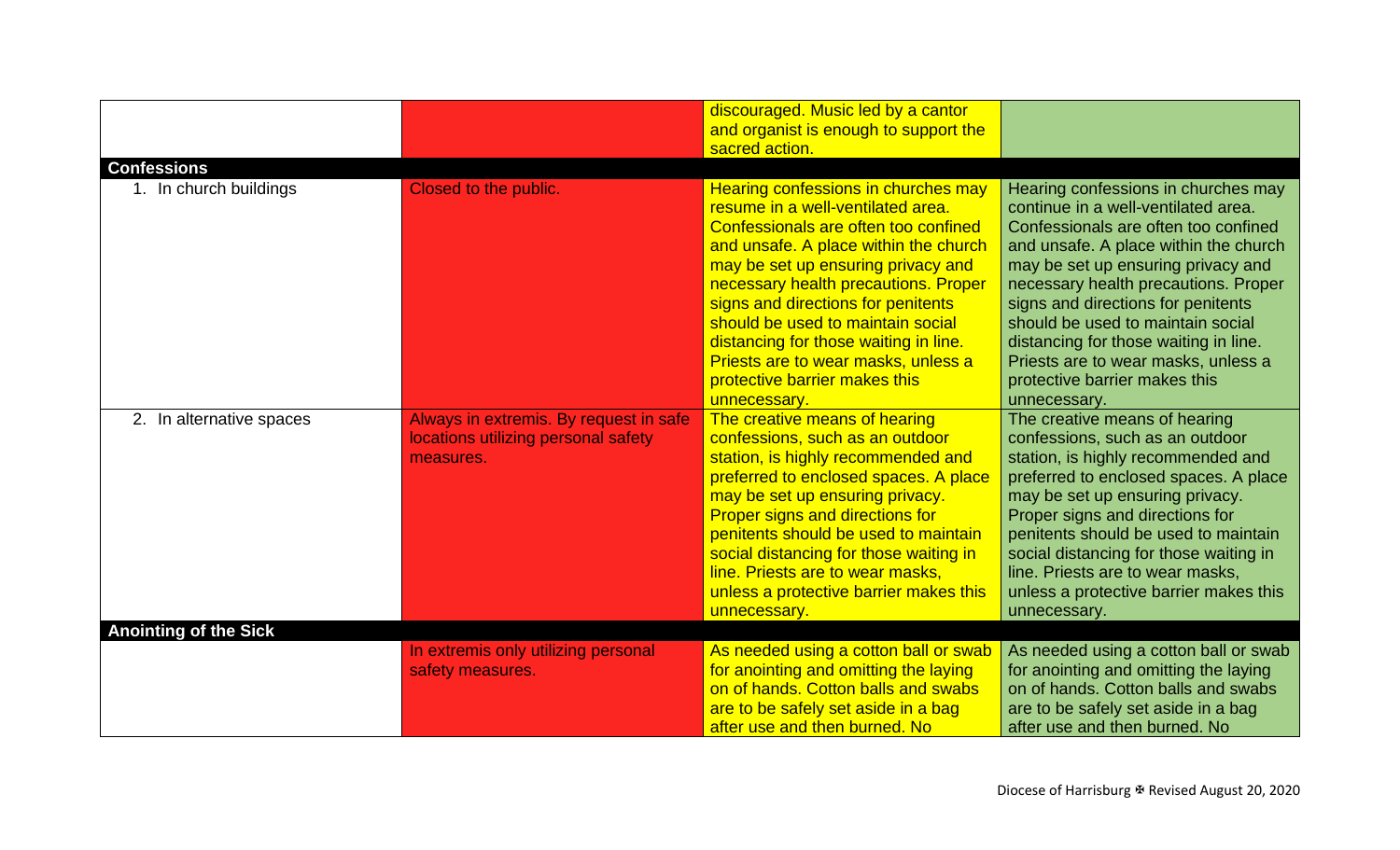|                                                 |                                                 | communal celebrations of anointing of<br>the sick may take place.                                                                                                                                                                                                                                                                                                                                       | communal celebrations of anointing of<br>the sick may take place.                                                                                                                                                                                                                                                                                                 |
|-------------------------------------------------|-------------------------------------------------|---------------------------------------------------------------------------------------------------------------------------------------------------------------------------------------------------------------------------------------------------------------------------------------------------------------------------------------------------------------------------------------------------------|-------------------------------------------------------------------------------------------------------------------------------------------------------------------------------------------------------------------------------------------------------------------------------------------------------------------------------------------------------------------|
| <b>Visitation of the Sick</b>                   | In extremis only.                               | Visitation of the sick may resume<br>provided extreme caution is exercised<br>and all the proper recommendations<br>from the CDC are followed. Masks<br>must be worn and social distancing<br>maintained in homes. Visitation is<br>recommended outside of homes, if<br>possible.                                                                                                                       | Visitation of the sick may resume<br>provided extreme caution is exercised<br>and all the proper recommendations<br>from the CDC are followed. Masks<br>must be worn, and social distancing<br>maintained in homes. Visitation is<br>recommended outside of homes, if<br>possible.                                                                                |
| <b>Infant Baptism</b><br>1. General Information | All Baptisms of infants are to be<br>postponed. | Baptisms may resume outside of<br>Mass. Only one infant/family per<br>celebration with proper social<br>distancing and masks required by<br>those attending. Water must be fresh<br>and changed after each Baptism.<br>Cotton balls or swabs are used for<br>anointing(s) and burned after use.                                                                                                         | Baptisms may resume outside of<br>Mass. Only one infant/family per<br>celebration with proper social<br>distancing and masks required by<br>those attending. Water must be fresh<br>and changed after each Baptism.<br>Cotton balls or swabs are used for<br>anointing(s) and burned after use.                                                                   |
| 2. Location of Baptism                          | All Baptisms of infants are to be<br>postponed. | Written permission may be obtained<br>from Bishop Gainer to celebrate infant<br><b>Baptisms at private residences within</b><br>the parish's boundaries or outside on<br>church property. This permission is<br>gained by writing a letter to Bishop<br>Gainer. In these circumstances, social<br>distancing must be maintained. It is<br>preferable to be done outdoors when<br>taking place at homes. | Written permission may be obtained<br>from Bishop Gainer to celebrate infant<br>Baptisms at private residences or<br>outside on church property. This<br>permission is gained by writing a letter<br>to Bishop Gainer. In these<br>circumstances, social distancing must<br>be maintained. It is preferable to be<br>done outdoors when taking place at<br>homes. |
| 3. Canonical Considerations                     | All Baptisms of infants are to be<br>postponed. | If baptizing an infant in a residence<br>outside the parish territory, the<br>baptism is recorded in the parochial                                                                                                                                                                                                                                                                                      | If baptizing an infant in a residence<br>outside the parish territory, the<br>baptism is recorded in the parochial                                                                                                                                                                                                                                                |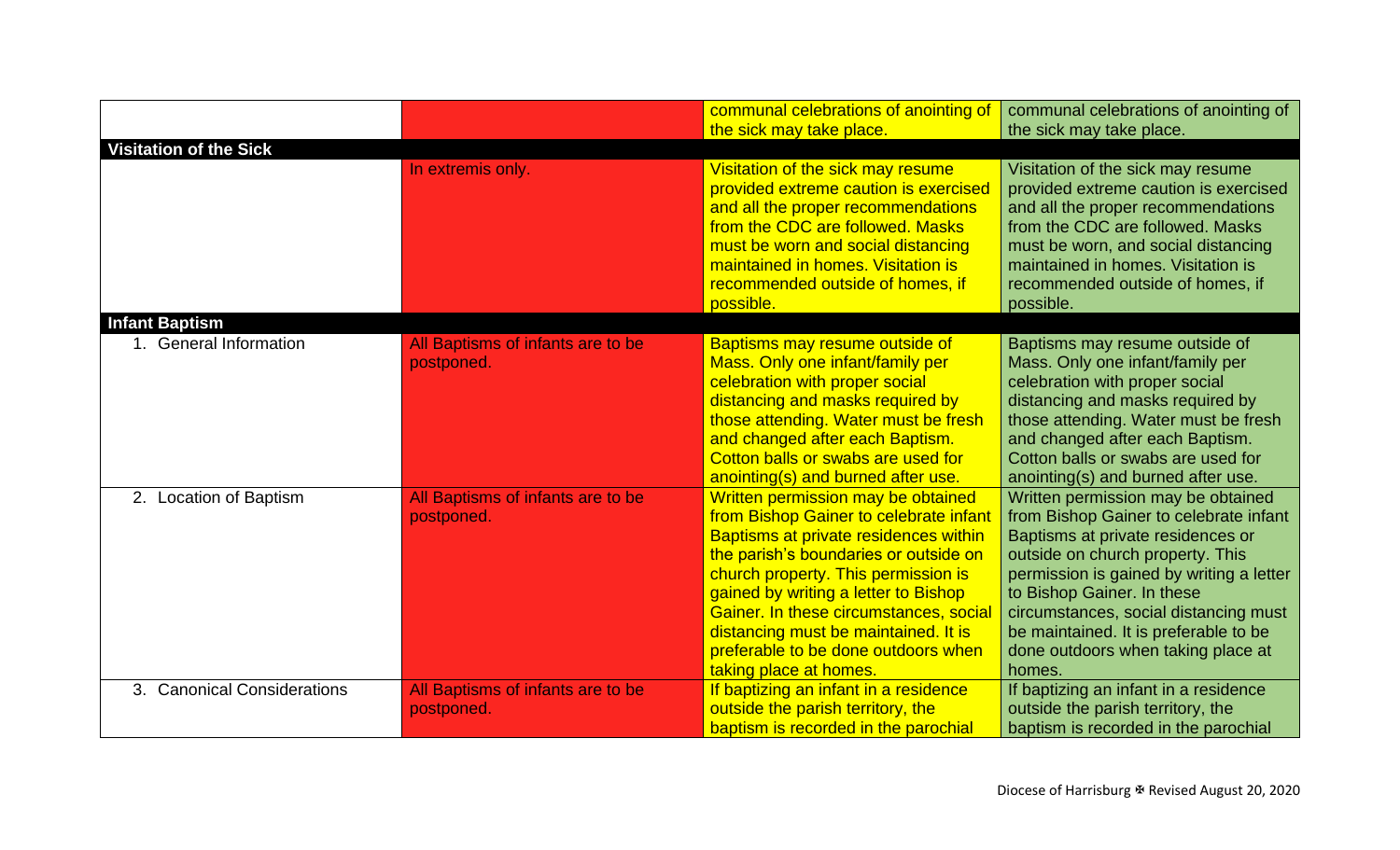|                             |                                                                                                                                               | territory of the house where the<br>baptism occurred and not their parish,<br>canon 877, 1. Permission of the<br>territorial pastor is implied.                                                                                                                                                                                                                                                                                          | territory of the house where the<br>baptism occurred and not their parish,<br>canon 877, 1. Permission of the<br>territorial pastor is implied.                                                                                                                                                                                                                                                                                                                                                                                                                 |
|-----------------------------|-----------------------------------------------------------------------------------------------------------------------------------------------|------------------------------------------------------------------------------------------------------------------------------------------------------------------------------------------------------------------------------------------------------------------------------------------------------------------------------------------------------------------------------------------------------------------------------------------|-----------------------------------------------------------------------------------------------------------------------------------------------------------------------------------------------------------------------------------------------------------------------------------------------------------------------------------------------------------------------------------------------------------------------------------------------------------------------------------------------------------------------------------------------------------------|
| <b>First Holy Communion</b> |                                                                                                                                               |                                                                                                                                                                                                                                                                                                                                                                                                                                          |                                                                                                                                                                                                                                                                                                                                                                                                                                                                                                                                                                 |
|                             | Postponed.                                                                                                                                    | Pastors are to reschedule this<br>according to their discretion making<br>use of individual opportunities for<br>children to receive at weekend<br>Masses as well as weekdays.                                                                                                                                                                                                                                                           | Pastors are to reschedule this<br>according to their discretion making<br>use of individual opportunities for<br>children to receive at weekend<br>Masses as well as weekdays.                                                                                                                                                                                                                                                                                                                                                                                  |
| <b>Confirmations</b>        |                                                                                                                                               |                                                                                                                                                                                                                                                                                                                                                                                                                                          |                                                                                                                                                                                                                                                                                                                                                                                                                                                                                                                                                                 |
|                             | Postponed.                                                                                                                                    | <b>Bishop Gainer extends the faculty to</b><br>all priests in the Diocese of Harrisburg<br>to confirm until December 31, 2020.<br>Confirmation should be conferred by<br>use of a cotton ball or swab when a<br>large number of confirmandi are in a<br>single ceremony. If only a single<br>person is being confirmed, the use of<br>the thumb by the presider is permitted<br>provided he thoroughly sanitizes his<br>hand afterwards. | <b>Bishop Gainer extends the faculty to</b><br>all priests in the Diocese of Harrisburg<br>to confirm until December 31, 2020.<br>Confirmation should be conferred by<br>use of a cotton ball or swab when a<br>large number of confirmandi are in a<br>single ceremony. If only a single<br>person is being confirmed, the use of<br>the thumb by the presider is permitted<br>provided he thoroughly sanitizes his<br>hand afterwards. It is not necessary<br>that the hand touch the head of the<br>confirmand, according to the Dubium<br>from the Vatican. |
| <b>Weddings</b>             |                                                                                                                                               |                                                                                                                                                                                                                                                                                                                                                                                                                                          |                                                                                                                                                                                                                                                                                                                                                                                                                                                                                                                                                                 |
|                             | If possible, postponed. Otherwise,<br>permitted with the maximum number<br>permitted by the government norms.<br>All present must wear masks. | <b>Weddings may resume, with</b><br>maximum occupancy and protective<br>measures indicated above. All<br>regulations for Sunday/Weekday<br>Masses are to be followed. Bishop<br>Gainer is amenable to requests for<br><b>Nuptial Masses outdoors. This is</b>                                                                                                                                                                            | Weddings may resume, with<br>occupancy and protective measures<br>indicated above. All regulations for<br>Sunday/Weekday Masses are to be<br>followed. Bishop Gainer is amenable<br>to requests for Nuptial Masses<br>outdoors. This is obtained through                                                                                                                                                                                                                                                                                                        |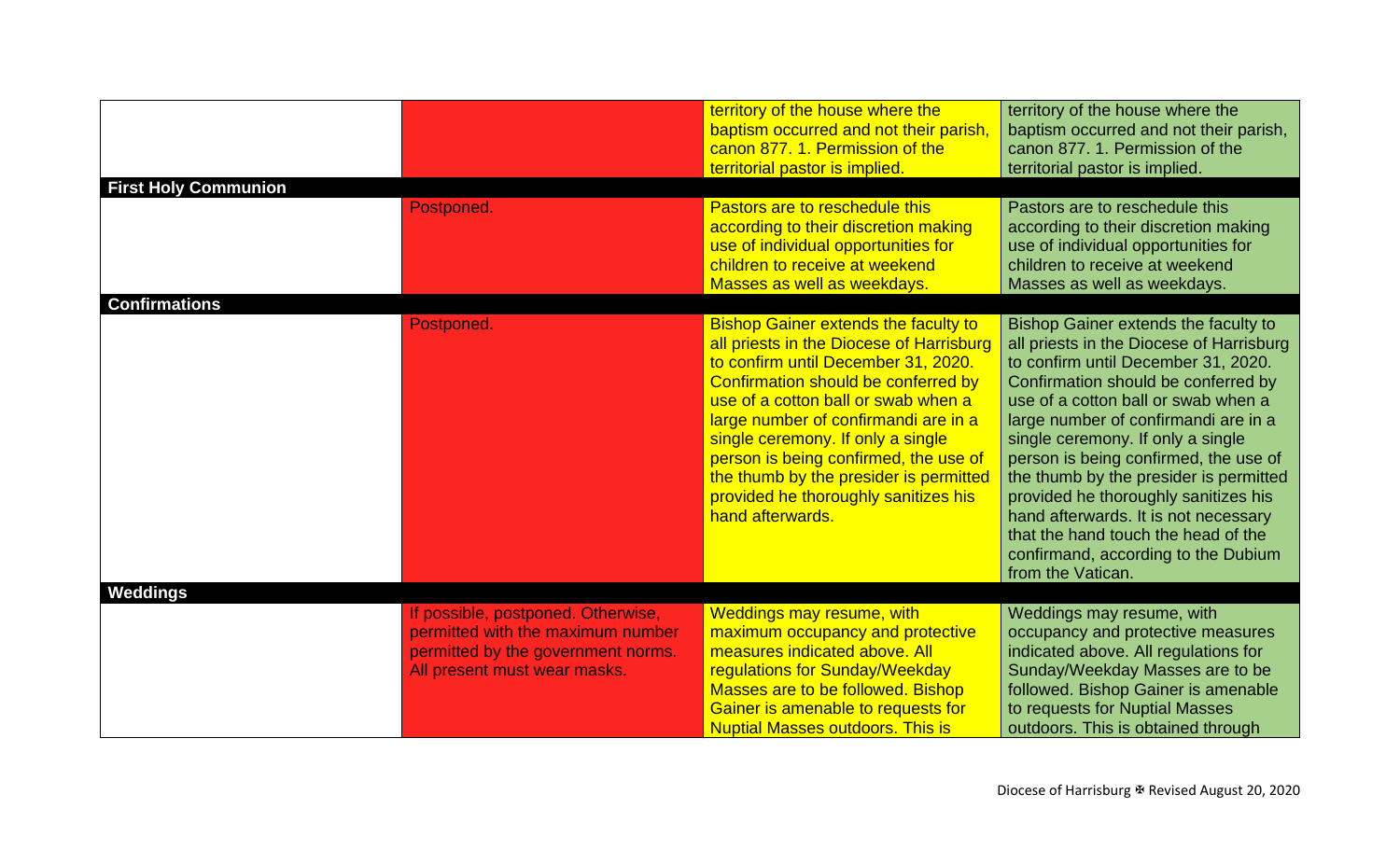|                                       |                                                                                   | obtained through writing. Holy<br>Communion may be distributed to the<br><b>Bride and Groom alone during a</b><br><b>Nuptial Mass. The priest should</b><br>sanitize his hand before distributing<br><b>Holy Communion to the newly married</b><br>couple.                                                                                                                                                                                                                                                                                       | writing. Holy Communion may be<br>distributed to the Bride and Groom<br>alone during a Nuptial Mass. The<br>priest should sanitize his hand before<br>distributing Holy Communion to the<br>newly married couple. The Norms for<br>Sunday Mass apply here.                                                                                                                                                                                                                                                                                                                  |
|---------------------------------------|-----------------------------------------------------------------------------------|--------------------------------------------------------------------------------------------------------------------------------------------------------------------------------------------------------------------------------------------------------------------------------------------------------------------------------------------------------------------------------------------------------------------------------------------------------------------------------------------------------------------------------------------------|-----------------------------------------------------------------------------------------------------------------------------------------------------------------------------------------------------------------------------------------------------------------------------------------------------------------------------------------------------------------------------------------------------------------------------------------------------------------------------------------------------------------------------------------------------------------------------|
| <b>Funerals</b>                       | <b>Graveside committals only. Memorial</b><br>Masses to take place at later date. | Funerals may resume, with maximum<br>occupancy and protective measures<br>indicated above. All regulations for<br><b>Sunday/Weekday Masses are to be</b><br>followed. Funeral Masses may take<br>place at outdoor chapels on cemetery<br>grounds.                                                                                                                                                                                                                                                                                                | Funerals may resume, with<br>occupancy and protective measures<br>indicated above. All regulations for<br>Sunday/Weekday Masses are to be<br>followed. Funeral Masses may take<br>place at outdoor chapels on cemetery<br>grounds. The norms for Sunday Mass<br>apply here.                                                                                                                                                                                                                                                                                                 |
| <b>Christian Initiation of Adults</b> | Postponed.                                                                        | The celebration of Christian Initiation<br>of Adults may be scheduled at any<br>time, even weekdays, at the discretion<br>of the Pastor. All maximum<br>occupancy requirements and<br>precautions indicated above are to be<br>observed. The rite for full initiation of<br>catechumens follows the ritual for<br><b>Easter Vigil, using the Mass of the</b><br>Day if occurring on a Sunday or<br>Solemnity, or a ritual Mass (#3 For the<br><b>Conferral of Baptism). Please see</b><br>information regarding Confirmation<br>indicated above. | The celebration of Christian Initiation<br>of Adults may be scheduled at any<br>time, even weekdays, at the discretion<br>of the Pastor. All maximum occupancy<br>requirements and precautions<br>indicated above are to be observed.<br>The rite for full initiation of<br>catechumens follows the ritual for<br>Easter Vigil, using the Mass of the<br>Day if occurring on a Sunday or<br>Solemnity, or a ritual Mass (#3 For the<br>Conferral of Baptism). Please see<br>information regarding Confirmation<br>indicated above. The norms for<br>Sunday Mass apply here. |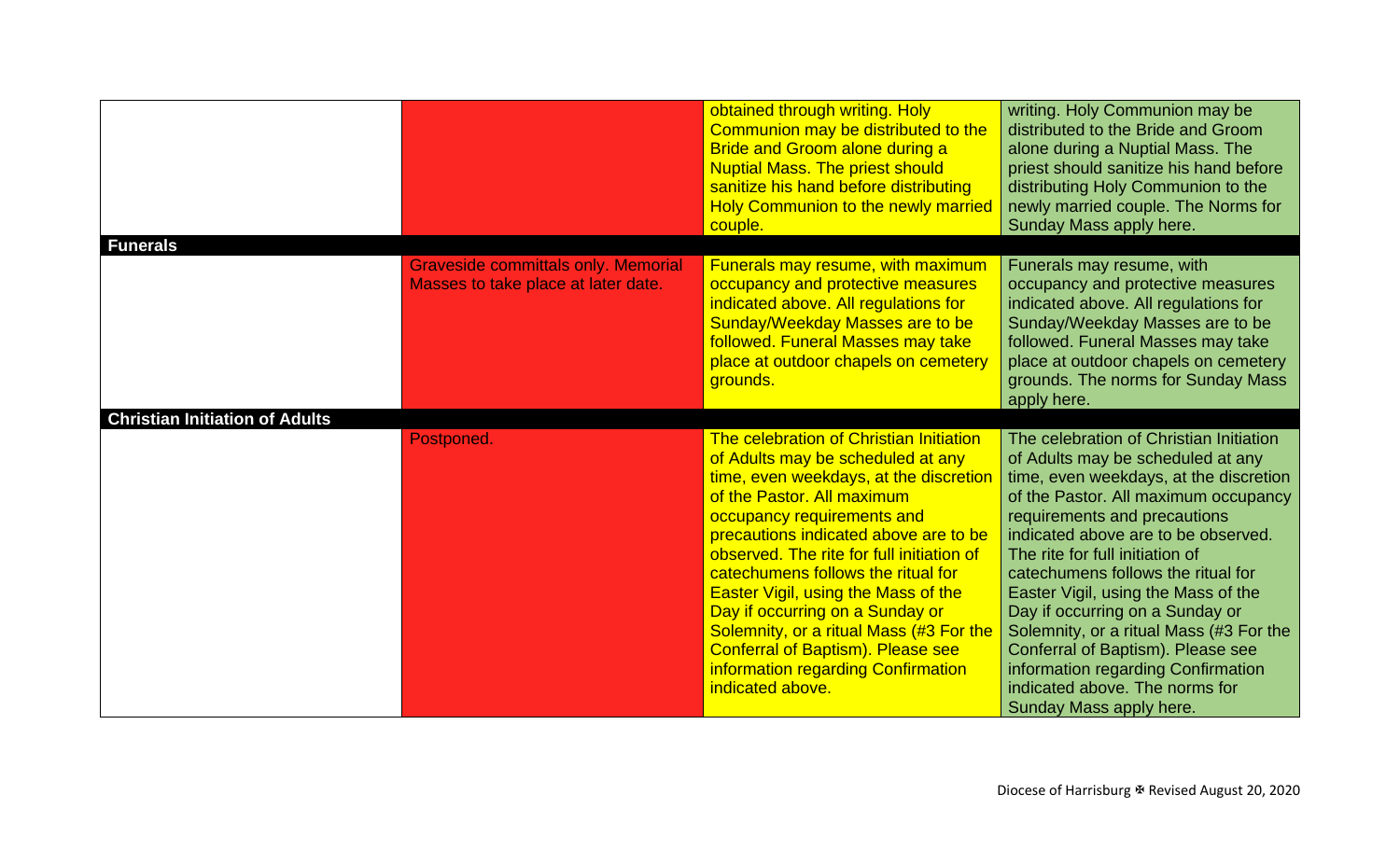| <b>Exposition of the Most Blessed</b><br><b>Sacrament</b> |                       |                                            |                                        |
|-----------------------------------------------------------|-----------------------|--------------------------------------------|----------------------------------------|
|                                                           | Closed to the public. | <b>Periods of Exposition and Adoration</b> | Periods of Exposition and Adoration of |
|                                                           |                       | of the Most Blessed Sacrament may          | the Most Blessed Sacrament may         |
|                                                           |                       | occur at the discretion of the pastor.     | occur at the discretion of the pastor. |
|                                                           |                       | All precautions for Sunday/Weekday         | All precautions for Sunday/Weekday     |
|                                                           |                       | Masses are to be maintained.               | Masses are to be maintained.           |
| <b>Forty Hours</b>                                        |                       |                                            |                                        |
|                                                           | Closed to the public. | It is recommended that parish              | It is recommended that parish          |
|                                                           |                       | celebrations of Solemn Eucharistic         | celebrations of Solemn Eucharistic     |
|                                                           |                       | Devotions be postponed or cancelled.       | Devotions be postponed or cancelled.   |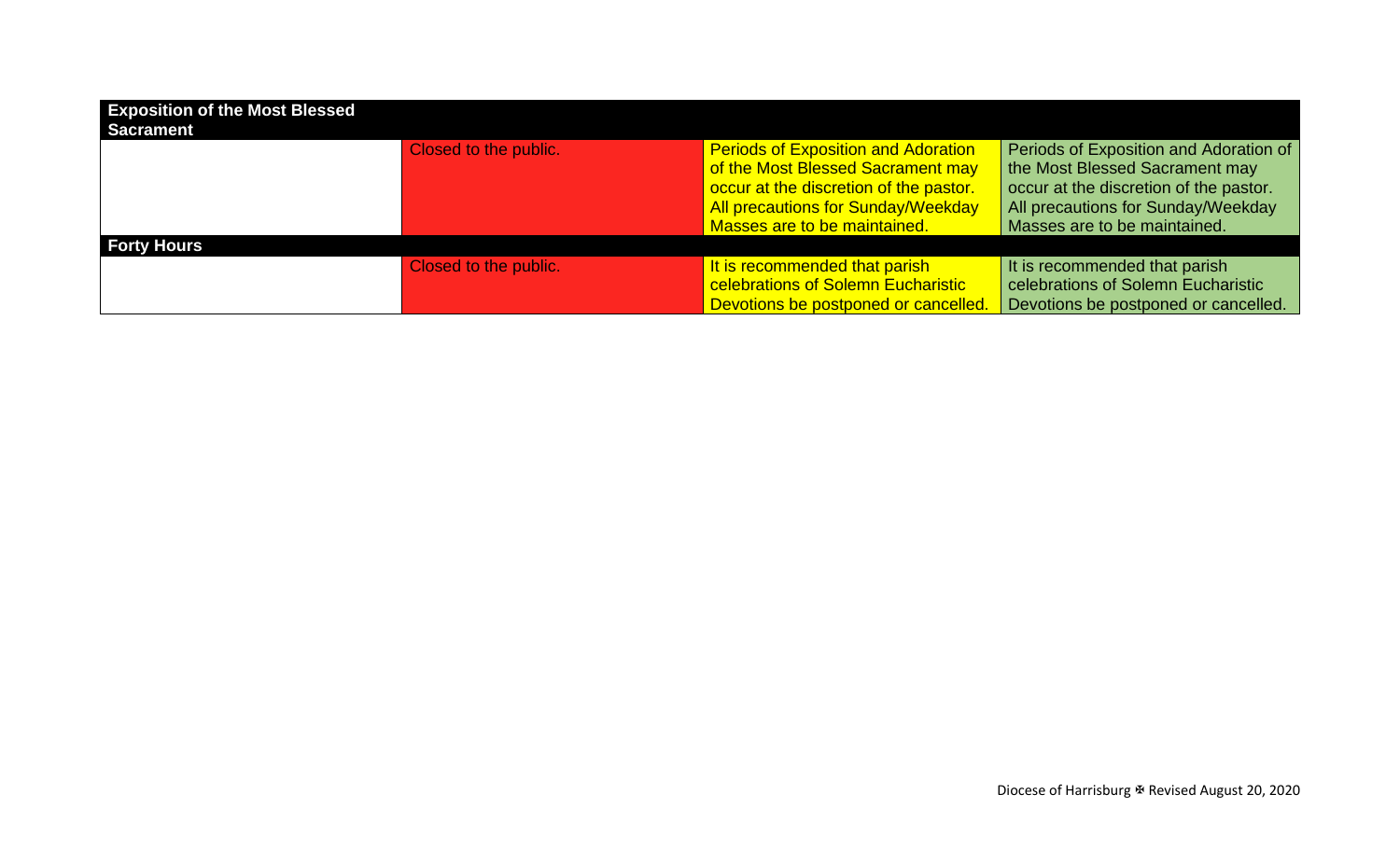## **Appendix 1: Distribution of Holy Communion After Mass**

Following the recommendations of the Thomistic Institute, whenever Mass is celebrated publicly with an assembly in the Yellow Phase, the distribution of Holy Communion will happen after Mass has concluded. This ensures the possibility of proper instruction, social distancing, sanitary conditions for distribution, and leaves space for those who do not feel comfortable receiving Holy Communion at this time.

- After his reception of Holy Communion (and that of the other clergy present), the priest places the vessel with the consecrated hosts for distribution into the tabernacle. The vessel should not remain on the altar. Mass then continues and is concluded.
- After the Dismissal or after the final hymn, following the norms for these, the priest may return to the sacristy or to the presidential chair to remove his chasuble and don a face mask. An alb should be worn. Gloves should not be worn.
- A small table with hand sanitizer, an ablution cup, and a purificator is set up at the location for distribution of Holy Communion.
- The assembly forms a communion procession using the norm of 6 feet between communicants.
- Since this is the reception of Holy Communion out of Mass, the priest begins the distribution of Holy Communion with, "Behold, the Lamb of God . . ." The people make the response, "Lord, I am not worthy."
- Each communicant approaches to receive Holy Communion with their mask lowered. They may receive in the hand or on the tongue, as permitted by the law of the Church. No one is to be refused or publicly rebuked for their choice. Although, priests may encourage the careful reception of Holy Communion on the hand as a preference.
- The priest (or, whoever is distributing), should purify and sanitize his hands as often as he thinks it is necessary. This is not necessary after each person. It is necessary if contact has been suspected. Or, if a communicant requests it.
- Those who have received Holy Communion may be permitted to make a thanksgiving after reception.
- The priest reposes the Blessed Sacrament into the tabernacle and, after using the ablution cup, proceeds to the sacristy where he washes his hands thoroughly with soap and warm water.

## **Appendix 2: Purification and Cleaning of Sacred Vessels**

Sacred vessels should be purified and properly sanitized. While the purification happens after each use, a thorough sanitization is needed only periodically if the vessel is used by only one priest. For vessels used by multiple priests and those that come in contact with sacristans and others, purification and cleaning should happen after each use.

Be careful to avoid damaging precious metals by using harsh astringents and cleaners. Instruction for care of your vessel may be available from the manufacturer. If not, a light washing with warm, soap water should be sufficient. In some cases, it is possible to use a diluted solution of rubbing alcohol on a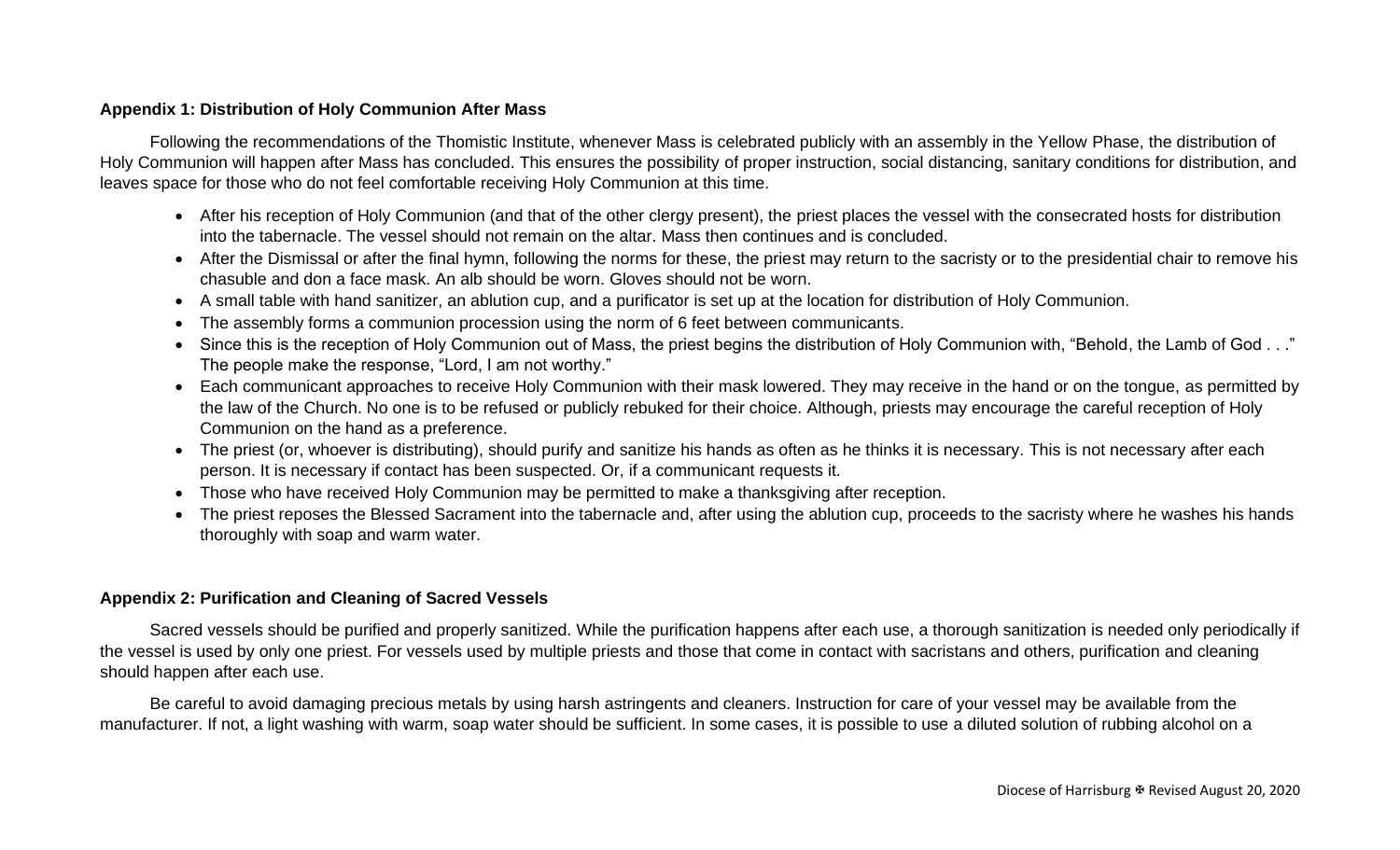cotton ball to wipe the brim and inside of the cup. Gentle washing will prevent damage that occurs through vigorous scrubbing. Since vessels differ, please consult the manufacturer for cleaning, if possible.

## **Appendix 3: Proper Sanitization of Church Spaces**

While the CDC does not specify exactly how church spaces are to be sanitized, within the Diocese of Harrisburg you are asked to follow the rules for businesses as best as possible. This includes regular sanitation of bathrooms, door handles, and other high contact places. Pews should be cleaned according to the care instructions proper to their make. In most cases, certain cleansers damage the wood and should be avoided. Warm, lightly soapy water is often the best course of care.

### **Appendix 4: Masses in social halls and outdoor**

Whenever Masses are held in social halls or outdoor, masks and social distancing are required. Numbers should be limited in the Yellow Phase with respect to any government directives.

When Masses occur in parking lots with parishioners remaining in their vehicles, either the vehicles must be spaced widely apart or parishioners should wear masks while in their vehicles. Holy Communion may take place one car at a time – with the car driving to a place set apart and the individuals leaving the vehicle to receive Holy Communion. As a rule, Holy Communion should not be taken to cars and distributed to occupants inside.

#### **Appendix 5: Clarification Email to Priests from May 9, 2020**

There are a few points of clarification I would like to share with you based on questions that have been asked:

1.) Governor Wolf never formally closed any church or forbade any public worship. He asked for the cooperation of religious leaders to submit voluntarily to the directives issued by his Office. Bishop Gainer, in consultation with the other bishops of Pennsylvania, made the decision to close churches and suspend public worship for the Diocese of Harrisburg as an expression of prudence and concern for the Faithful and with respect to the Governor's authority. We continue to respect and follow that approach of compliance.

2.) Dr Levine spoke with Pennsylvania religious leaders at a Zoom meeting on Tuesday morning. Bishop Gainer participated in this meeting. Dr Levine reiterated that churches were not being held to the same standard as businesses or public gatherings but cautioned against charting their own path forward outside the guidelines. Currently, the guidelines permit 50% occupancy for businesses and 25 persons for social gatherings. For churches, there is no occupancy limit given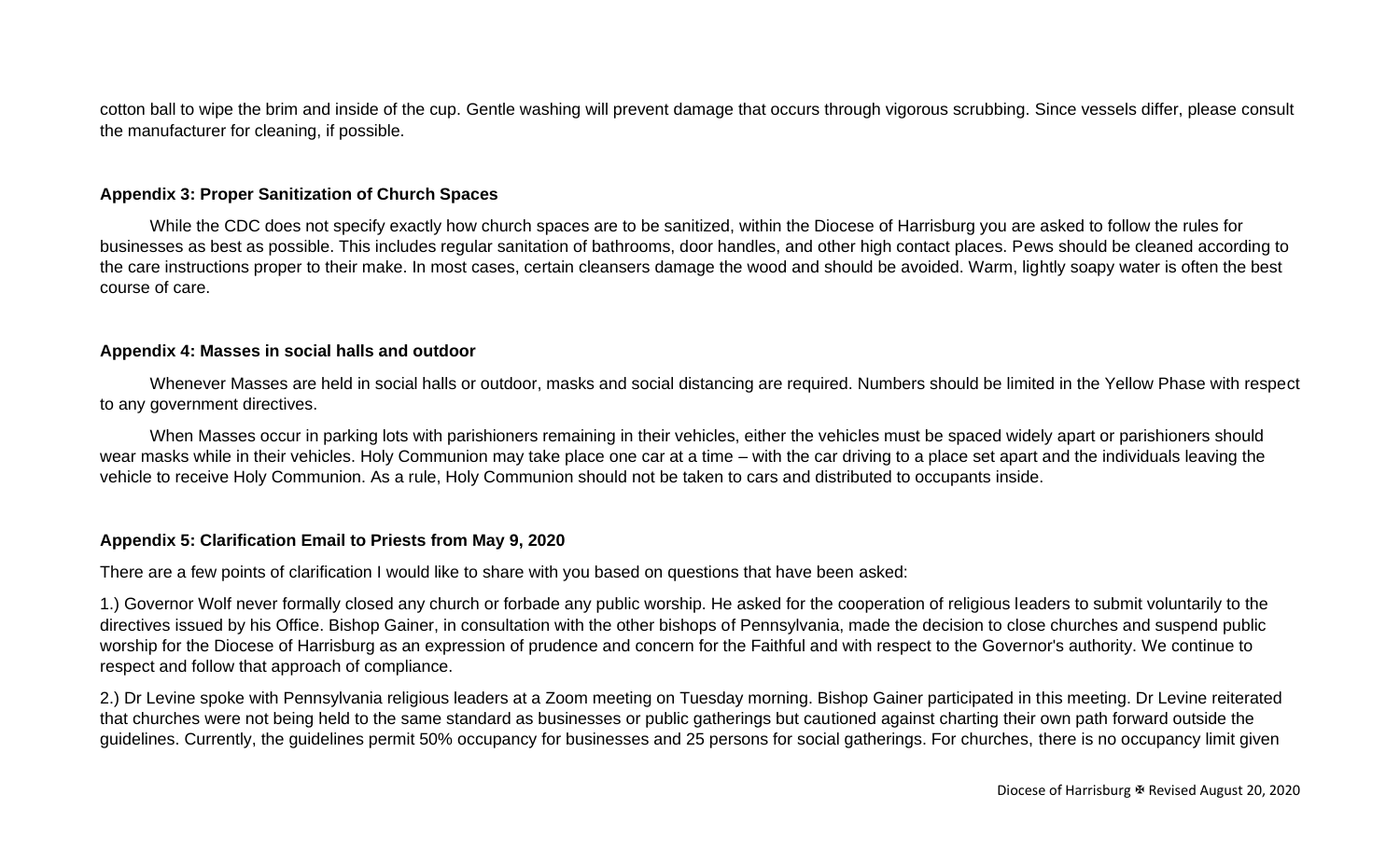explicitly. The 1/3 occupancy, as determined by Bishop Gainer for our churches, is well within the limits established by the Commonwealth. We are not defying any orders by allowing this to happen in those churches that can fulfill the safety requirements for cleaning and social distancing.

3.) Each pastor has the discretion when the transition occurs according to the direction of Governor Wolf's Office to decide how he can carefully open his parish church and resume some level of public worship. [Note: This is not followed when counties go rogue in declaring themselves in the Yellow Phase.] The counties are large with our parishes spanning quite a distance. Each parish situation is unique. Therefore, each parish has to wrestle with the challenges of sanitation, public safety, and as well as the health and vulnerability of the pastor and his parishioners. I advise that consultation with Pastoral Staff and parish leadership be a part of the decision-making process. Some may choose not to open. Some may choose to open and not offer public Mass. Such options are within the pastor's authority to decide in these matters. Pastors may not choose to exceed the limits established by government and diocesan directives.

4.) I mistakenly omitted Infant Baptisms in the chart - [Yellow Phase] they are to follow the protocol in place for occupancy and PPE. No baptisms may occur during Mass at this time. Only one child (or family if there are siblings) may be baptized at each ceremony. Cotton balls are to be used for anointing and fresh water is to be used at every baptism.

### **Appendix 6:** *Dubium* **on using an instrument to confer Confirmation**

In a memorandum dated May 14, 2020 a dubium had been submitted to the Congregation for Divine Worship and the Discipline of the Sacraments on the question of whether an instrument could be used in the anointing that is an essential part of the Sacrament of Confirmation.

By a letter dated June 2, the Congregation has replied as follows:

"The use by the minister of an instrument (gloves, cotton swab...), does not affect the validity of the Sacrament."

### **Appendix 7: Norms for Concelebration (from memorandum dated July 15, 2020)**

For those opportunities when multiple priests are gathered to concelebrate Holy Mass, you are asked to adhere to the norms provided in the previously published directives for public worship. The norms for Mass with a deacon assisting provide indications that apply to concelebration.